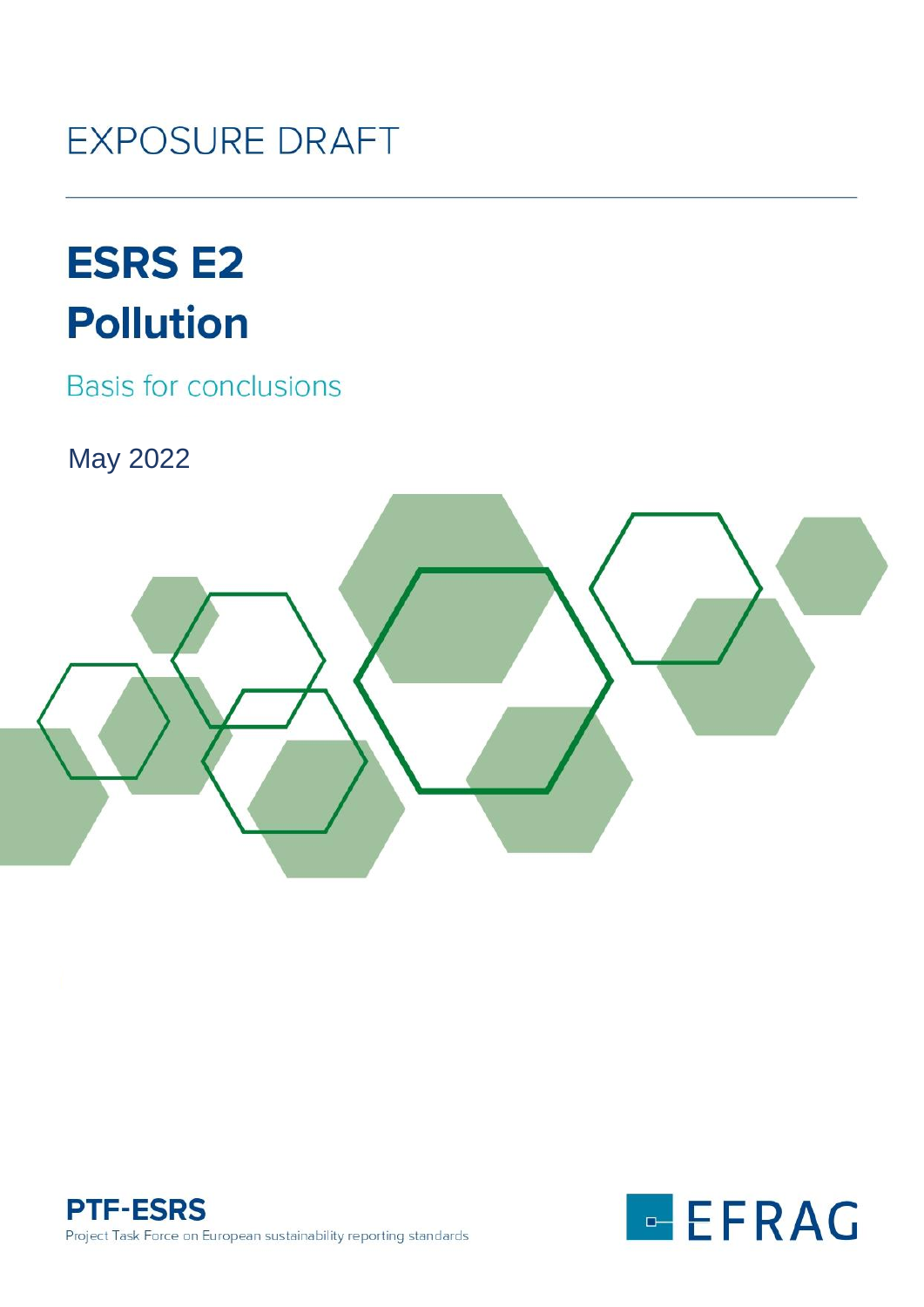#### **DISCLAIMER**

This Basis for Conclusions accompanies but is not part of the Exposure Draft ESRS E2 Pollution. It summarises the considerations of the EFRAG PTF-ESRS and the references to other standard setting initiatives or regulations used in developing the proposed contents of the Exposure Draft.

This Basis for Conclusions has been prepared solely under the responsibility of the EFRAG PTF-ESRS. It, therefore, does not reflect the EFRAG SRB's position at this stage, nor the position of the European Union or European Commission DG Financial Stability, Financial Services and Capital Markets Union (DG FISMA), nor the position of organisations with which the EFRAG PTF-ESRS has cooperated.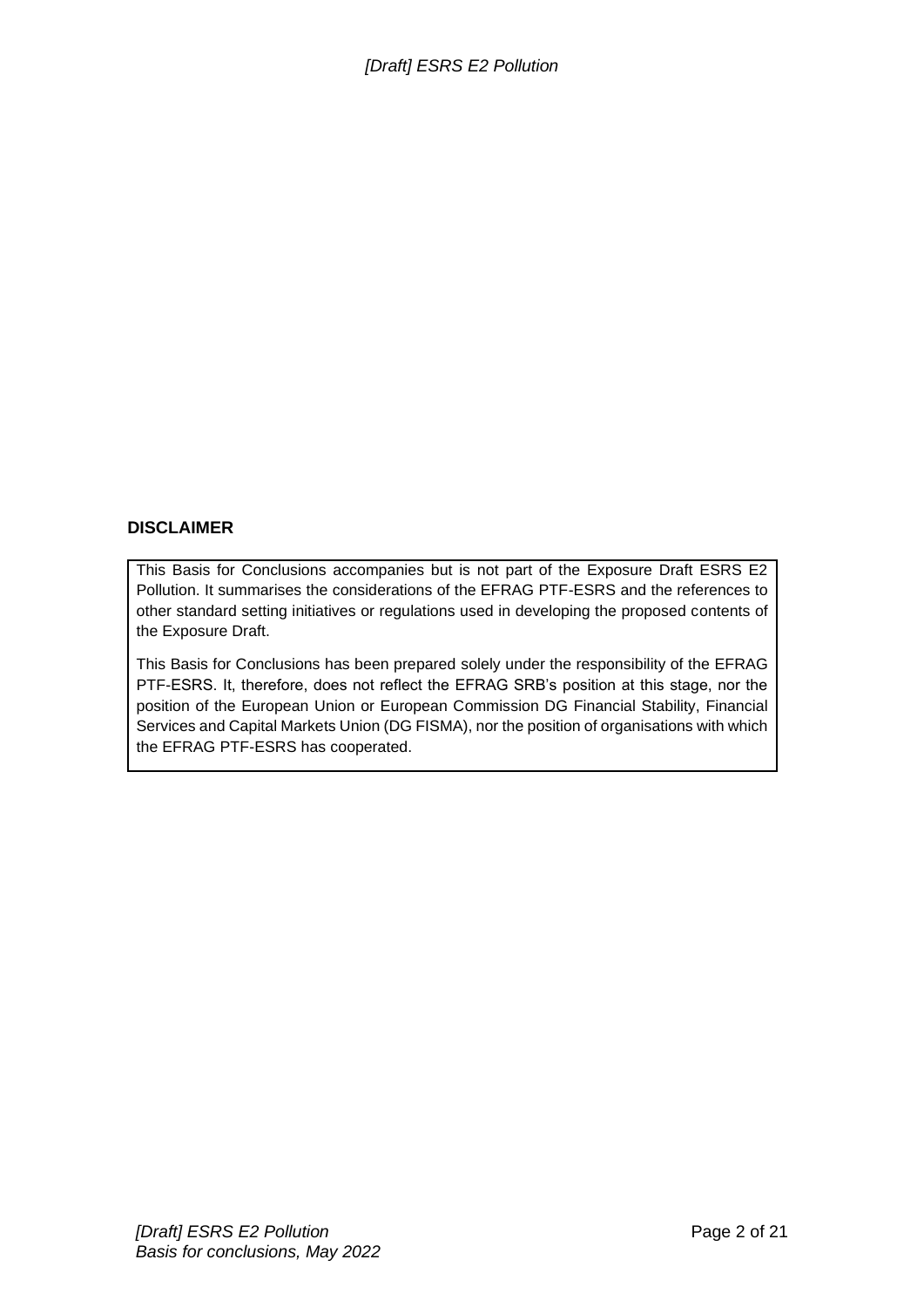# **Table of Contents**

| Policies, targets, action plans and resources                                                                                         | 13 |
|---------------------------------------------------------------------------------------------------------------------------------------|----|
| Disclosure Requirement E2-1 – Policies implemented to prevent and control pollution                                                   | 13 |
| Disclosure Requirement E2-2 – Measurable targets for pollution                                                                        | 14 |
| Disclosure Requirement E2-3 – Pollution action plans and resources                                                                    | 14 |
|                                                                                                                                       |    |
| Disclosure Requirement E2-4 – Pollution of air, water and soil                                                                        | 15 |
| Disclosure Requirement E2-5 – Substances of concern and most harmful substances 19                                                    |    |
| Disclosure Requirement E2-6 – Pollution-related incidents and deposit impacts and<br>risks, and financial exposure to the undertaking | 19 |
| Disclosure Requirement E2-7 – Financial effects from pollution-related impacts, risks<br>and opportunities                            | 20 |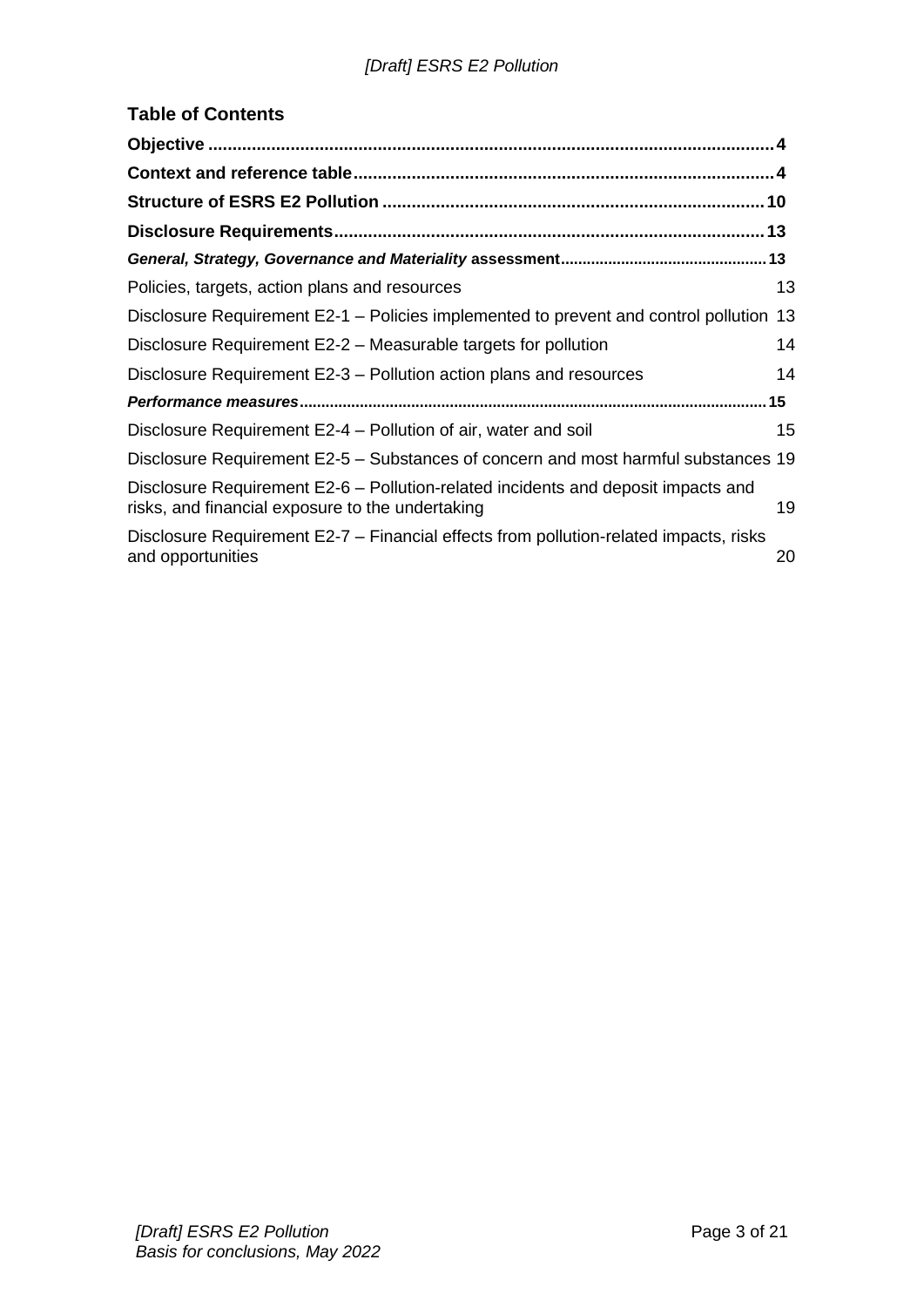# <span id="page-3-0"></span>**Objective**

- BC1. The objective of this [Draft] Standard is to set disclosure requirements that cover the information required by undertakings across all sectors (subject to the rebuttable presumption in paragraph 57 to 62 of ESRS 1 General principles) in order to report under a double materiality perspective. It covers in particular:
	- (a) the impacts (in particular emissions of pollutants);
	- (b) the actions and their results;
	- (c) the material risks and opportunities arising from the undertaking's impacts and dependencies; and
	- (d) the effects of risks and opportunities on the undertaking's development, performance and position over the short, medium and long-term and therefore on its ability to affect enterprise value (financial effects).

# <span id="page-3-1"></span>**Context and reference table**

#### Approach to drafting of the standard

- BC2. The approach to drafting this proposal has been described in the cover note of the consultation documents.
- BC3. The [Draft] ESRS E2 Pollution cover disclosure proposals related to pollution of air, water, or soil, as already defined in EU existing legislation and policies. In addition, the [Draft] ESRS E2 covers substances of concern including most harmful substances, as well as enabling activities, which are both still subject to formal legislative initiatives and definitions (ZPAP; Chemicals strategy for sustainability; EU Taxonomy regarding Pollution Prevention and Control).
- BC4. Besides, all environment objectives of the Taxonomy are interrelate as reminded in the Platform on Sustainable Finance's report with recommendations on technical screening criteria for the four remaining environmental objectives of the EU Taxonomy. Hence the provisions of ESRS E2 are to be read in conjunction with other environmental standards.
- BC5. This Standard arises from the relevant provisions from the [Draft] CSRD proposal, from existing and upcoming EU legislation (Industrial Emissions Directive [IED]<sup>1</sup>, Seveso III Directive<sup>2,</sup> EU Taxonomy<sup>3</sup>, SFDR<sup>4</sup>, E-PRTR<sup>5</sup>, PEF/OEF<sup>6</sup>, EMAS<sup>7</sup>) and from the EU Action Plan: "Towards a Zero Pollution for Air, Water and Soil" (ZPAP).
- BC6. In the development of [Draft] ESRS E2 a number of international initiatives have been considered, including:

<sup>1</sup> DIRECTIVE 2010/75/EU OF THE EUROPEAN PARLIAMENT AND OF THE COUNCIL of 24 November 2010 on industrial emissions (integrated pollution prevention and control)

<sup>2</sup> DIRECTIVE 2012/18/EU OF THE EUROPEAN PARLIAMENT AND OF THE COUNCIL of 4 July 2012 on the control of major-accident hazards involving dangerous substances

<sup>&</sup>lt;sup>3</sup> Platform on Sustainable Finance's report with recommendations on technical screening criteria for the four remaining environmental objectives of the EU taxonomy, 30 March 2022

<sup>&</sup>lt;sup>4</sup> "Adverse sustainability indicators" from the **SFDR PAI Indicators, Annex I** 

<sup>5</sup> European Pollutant Release and Transfer Register (E-PRTR), <https://ec.europa.eu/environment/industry/stationary/e-prtr/legislation.htm>

<sup>6</sup> Final Product Environmental Footprint and Organisation Environmental Footprint methods (2013, [https://eur-lex.europa.eu/legal-content/EN/TXT/?uri=CELEX:32013H0179\)](https://eur-lex.europa.eu/legal-content/EN/TXT/?uri=CELEX:32013H0179)

<sup>7</sup> EMAS regulations published under [https://ec.europa.eu/environment/emas/emas\\_publications/policy\\_en.htm](https://ec.europa.eu/environment/emas/emas_publications/policy_en.htm)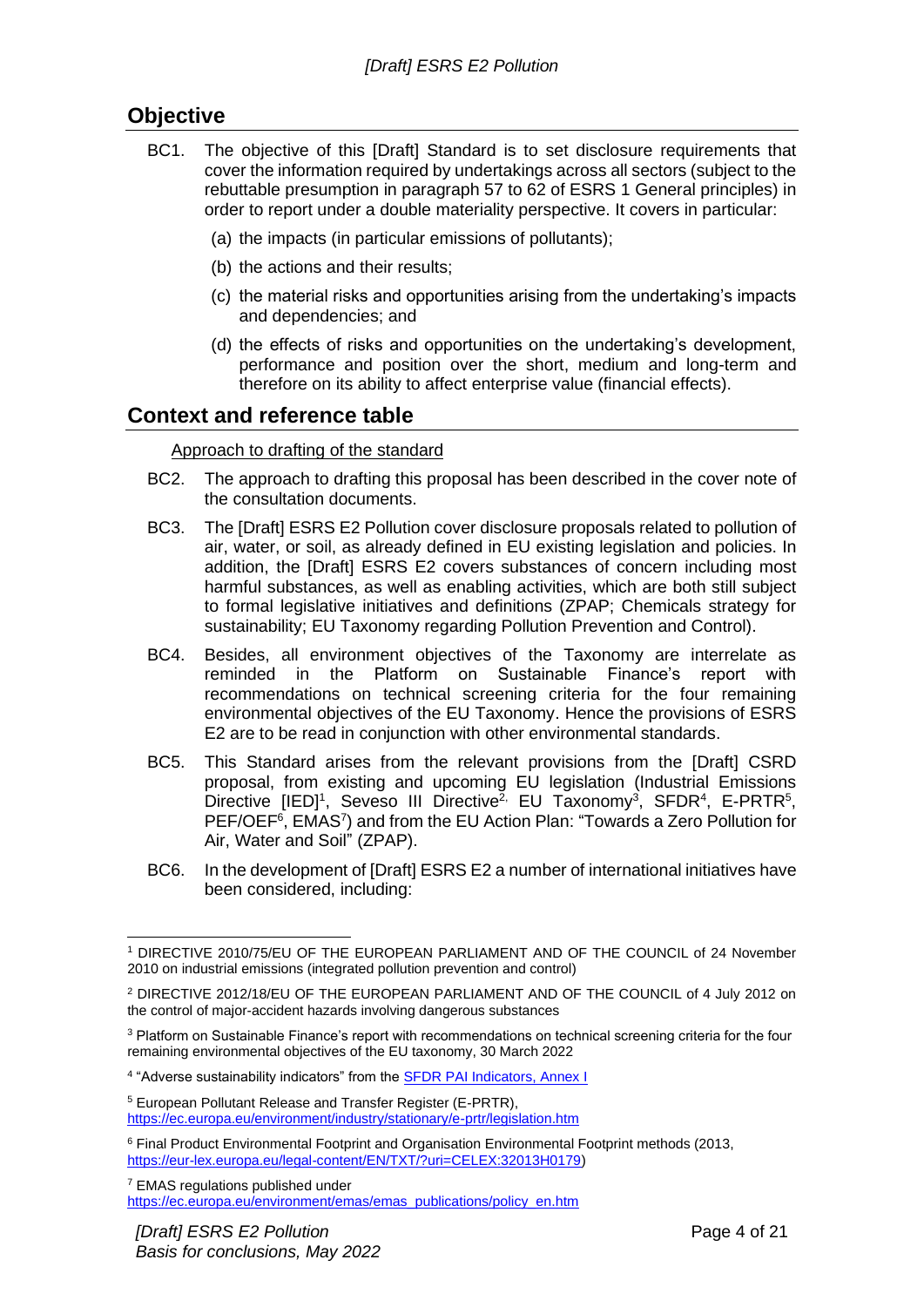- (a) the GRI;
- (b) the proposed performance measures with those of the SASB, based on the KPIs considered for sector-specific standards;
- (c) the WEF metrics (World Economic Forum, 'Measuring Stakeholder Capitalism, Towards Common Metrics and Consistent Reporting of Sustainable Value Creation', White Paper, September 2020).
- (d) the Natural Capital Protocol<sup>8;</sup> and
- (e) the ISO Standard 14008:2019, covering the monetary valuation of environmental impacts and related environmental aspects, as well as other pollution and air quality ISO standards.

#### EU legislation and policies alignment:

- BC7. To ensure consistency with the public policy targets of the European Union, and to align with other initiatives, the [Draft] ESRS E2 has been very closely aligned with the following publications, although they represent in some instances still drafts to be formally approved. As such, along with formal approval of the respective texts further changes might be envisaged to the [Draft] ESRS E2:
	- (a) the Directive 2010/75/EU of the European Parliament and of the Council of 24 November 2010 on industrial emissions (integrated pollution prevention and control) (IED);
	- (b) the Directive 2012/18/EU of the European Parliament and of the Council of 4 July 2012 on the control of major-accident hazards involving dangerous substances;
	- (c) the Platform on Sustainable Finance's report with recommendations on technical screening criteria for the four remaining environmental objectives of the EU taxonomy published on 30 March 2022;
	- (d) EU Regulation 166/2006 concerning the establishment of a European Pollutant Release and Transfer Register (E-PRTR Regulation);
	- (e) the Commission Recommendation (EU) 2021/2279 of 15 December 2021 on the use of the Environmental Footprint methods to measure and communicate the life cycle environmental performance of products and organisations;
	- (f) the Regulation (EC) No 1221/2009 of the European Parliament and of the Council of 25 November 2009 on the voluntary participation by organisations in a community eco-management and audit scheme (EMAS Regulation); and
	- (g) the EU Action Plan: "Towards a Zero Pollution for Air, Water and Soil" (ZPAP) as a key deliverable of the EU Green Deal, adopted by the EU Commission on 12 May 2021.

<sup>8</sup> Natural Capital Coalition. 2016. "Natural Capital Protocol". (Online) available at: [www.naturalcapitalcoalition.org/protocol](http://www.naturalcapitalcoalition.org/protocol)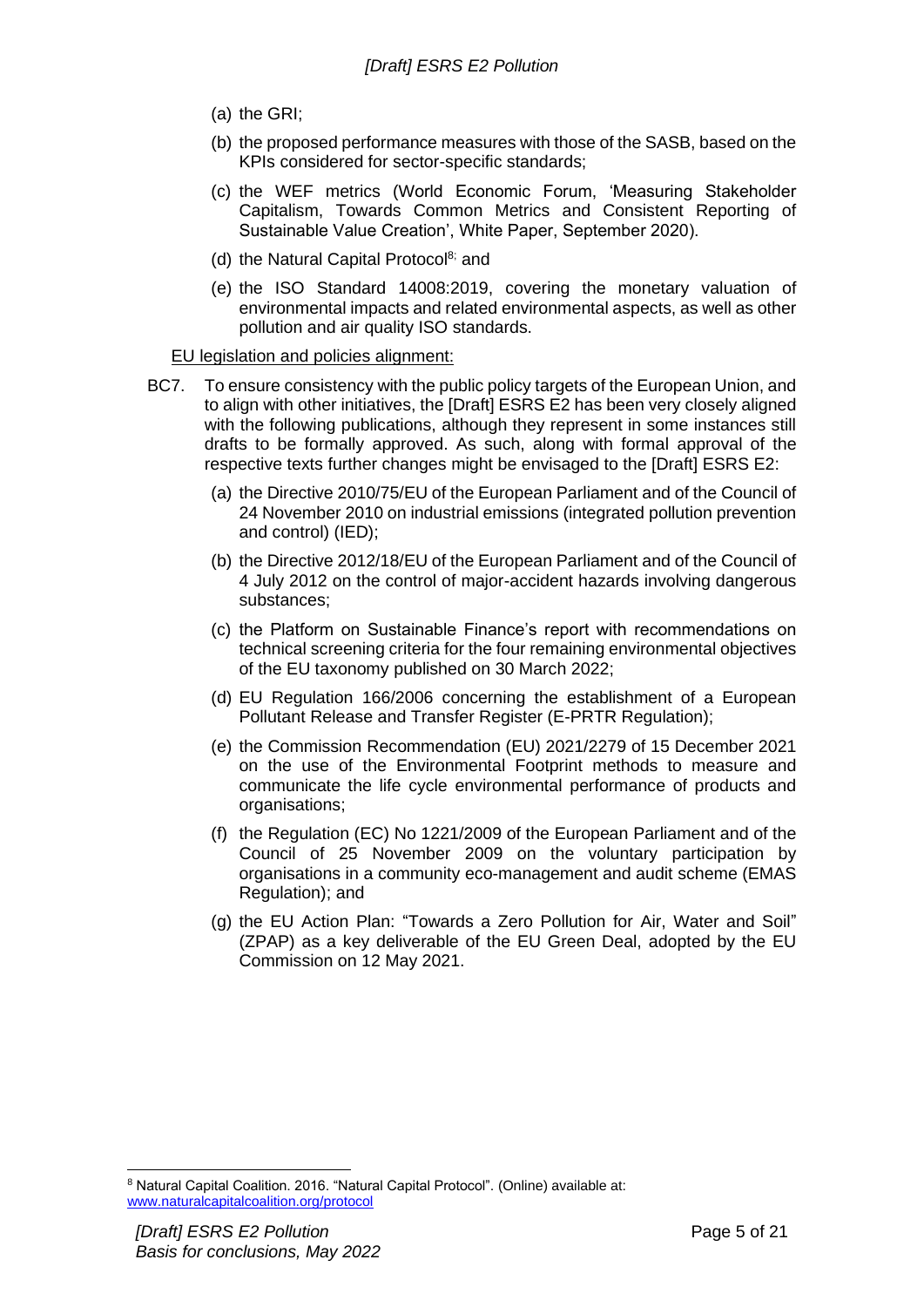- BC8. The IED stipulates that "in order to prevent, reduce and as far as possible eliminate pollution arising from industrial activities in compliance with the "polluter pays" principle and the principle of pollution prevention, it is necessary to establish a general framework for the control of the main industrial activities, giving priority to intervention at source, ensuring prudent management of natural resources and taking into account, when necessary, the economic situation and specific local characteristics of the place in which the industrial activity is taking place." The IED's framework introduces the best available techniques ("BAT") concept, and this has been taken into account when developing the [Draft] ESRS E2, e.g. DR E2-2 and E2-4.
- BC9. The Directive 2012/18/EU of the European Parliament and of the Council of 4 July 2012 on the control of major-accident hazards involving dangerous substances 'lays down rules for the prevention of major accidents which involve dangerous substances, and the limitation of their consequences for human health and the environment, with a view to ensuring a high level of protection throughout the Union in a consistent and effective manner'. This Directive has been taken into account when developing Disclosure Requirements regarding the undertaking's policies under the [Draft] ESRS E2.
- BC10. The Platform on Sustainable Finance's report with recommendations on technical screening criteria for the four remaining environmental objectives of the EU taxonomy published on 30 March 2022, contains headline ambition levels regarding pollution. However, it has to be stated that those headline ambition levels are not necessarily reflecting level one legislative texts of the EU, so only elements of these headline ambition levels were considered in the elaboration of [Draft] ESRS E2.
- BC11. The SFDR RTS, in its final version published by the European Commission on 6 April 2022, require a mandatory reporting template to describe how principal adverse impacts on sustainability factors are taken into consideration in investment decisions. <sup>9</sup> The indicators have been taken into account when developing the performance measures under the [Draft] ESRS E2.
- BC12. The European Pollutant Release and Transfer Register ("E-PRTR" Regulation) provides one basis for concluding on performance measures, which nonfinancial undertakings shall disclose also under the ESRS E2 Pollution. The E-PRTR clearly defines Activities as well as Pollutants that are already today required to be disclosed under the E-PRTR. Thus, the E-PRTR Regulation has been retained to define the thresholds for disclosure of undertakings under DR E2-4, based on Annex II of the regulation.
- BC13. The Commission Recommendation (EU) 2021/2279 of 15 December 2021 on the use of the Environmental Footprint methods to measure and communicate the life cycle environmental performance of products and organisations "promotes the use of the environmental footprint methods in relevant policies and schemes related to the measurement or communication of the life cycle environmental performance of products or organisations". When developing the Disclosure Requirements of the [Draft] ESRS E2 Pollution, those have incorporated a reference to this Commission Recommendation under AG7 on materiality assessment or have been compared to this Commission Recommendation (DR E2-4).

<sup>9</sup> Sustainable Finance Disclosure Regulation (SFDR) draft Regulatory Technical Standards (RTS), published on 2 February 2021, page 59-82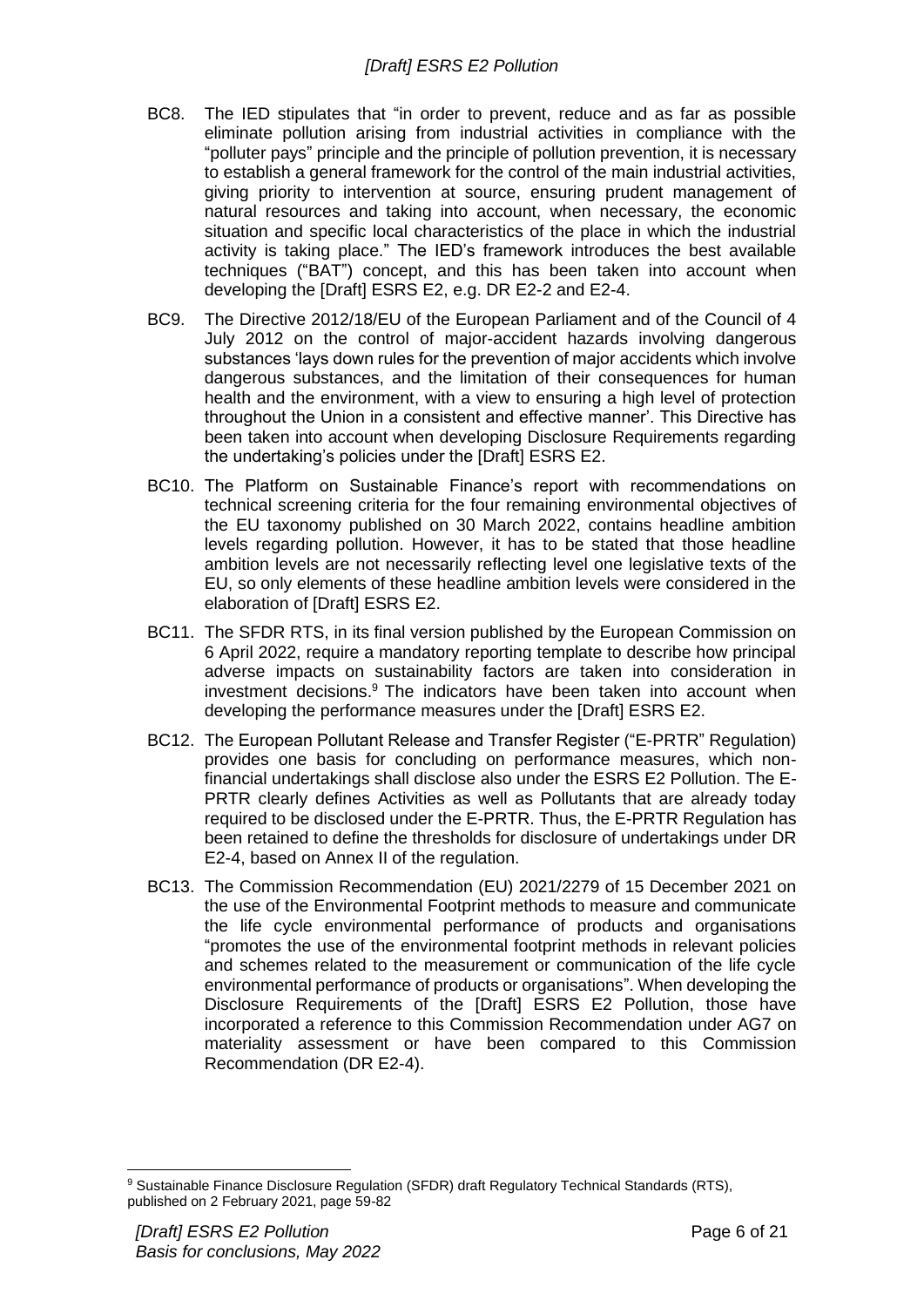- BC14. The objective of the EMAS Regulation "is to promote continuous improvements in the environmental performance of organisations by the establishment and implementation of environmental management systems by organisations, the systematic, objective and periodic evaluation of the performance of such systems, the provision of information on environmental performance, an open dialogue with the public and other interested parties and the active involvement of employees in organisations and appropriate training." When developing the Disclosure Requirement E2-4 of the [Draft] ESRS E2, those have been compared to this Regulation.
- BC15. ZPAP<sup>10</sup> is an important framework as it stipulates the EU ambitions towards pollution prevention and control, and should therefore be taken into account by non-financial undertakings when reporting on arising risks and opportunities related to pollution prevention and control: 'The main objective of this action plan is to provide a compass for including pollution prevention in all relevant EU policies, maximising synergies in an effective and proportionate way, stepping up implementation and identifying possible gaps or trade-offs. To steer the EU towards the 2050 vision of a Healthy Planet for All, this action plan sets key 2030 targets to speed up pollution reduction. […] Under EU law, Green Deal ambitions and in synergy with other initiatives, by 2030 the EU should reduce: 1. by more than 55% the health impacts (premature deaths) of air pollution; 2. by 30% the share of people chronically disturbed by transport noise; 3. by 25% the EU ecosystems where air pollution threatens biodiversity; 4. by 50% nutrient losses, the use and risk of chemical pesticides, the use of the more hazardous ones, and the sale of antimicrobials for farmed animals and in aquaculture; 5. by 50% plastic litter at sea and by 30% microplastics released into the environment; 6. significantly total waste generation and by 50% residual municipal waste. This action plan also sets out key actions for 2021-2024 to complement the many relevant actions in other European Green Deal initiatives, including the chemicals strategy for sustainability.'<sup>11</sup> As such, a reference to the ZPAP has been retained in DR E2-2 on measurable targets for pollution, and in AG3 on the resilience of the strategy and business model.
- BC16. It has to be stated that the regulatory environment regarding pollution within the European Union is under dynamic development and will further evolve as the [Draft] ESRS E2 will enter into effect. Therefore, changes to the [Draft] ESRS E2 might occur as the regulatory framework within the European Union might change.
- BC17. In order to comply with the requirements of the [Draft] CSRD, considering the EU legislative framework and taking into account current international frameworks, the following disclosure requirements emerge as most relevant:

| <b>Disclosure</b><br><b>Requirement</b>                                                                             | [Draft] CSRD<br>references<br>(w/o Article 29a)                                       | <b>European framework</b><br>references                                                                                                                                     | <b>International</b><br>framework<br>references |
|---------------------------------------------------------------------------------------------------------------------|---------------------------------------------------------------------------------------|-----------------------------------------------------------------------------------------------------------------------------------------------------------------------------|-------------------------------------------------|
| <b>Disclosure</b><br><b>Requirement</b><br>E2-1 - Policies<br>implemented to<br>prevent and<br>control<br>pollution | Article<br>19a<br>2(a)(iii)<br>and $(v)$<br>Article 19a 2(d)<br>Article 19b $2(a)(v)$ | Directive 2012/18/EU of<br>the European Parliament<br>and of the Council of 4<br>July 2012 on the control of<br>major-accident hazards<br>involving dangerous<br>substances | GRI 103-2-c (i, ii, iii)<br><b>TCFD</b>         |

<sup>10</sup> EU Action plan: Towards a Zero Pollution for Air, Water and Soil

<sup>11</sup> [https://eur-lex.europa.eu/resource.html?uri=cellar:a1c34a56-b314-11eb-8aca-](https://eur-lex.europa.eu/resource.html?uri=cellar:a1c34a56-b314-11eb-8aca-01aa75ed71a1.0001.02/DOC_1&format=PDF)[01aa75ed71a1.0001.02/DOC\\_1&format=PDF,](https://eur-lex.europa.eu/resource.html?uri=cellar:a1c34a56-b314-11eb-8aca-01aa75ed71a1.0001.02/DOC_1&format=PDF) page 3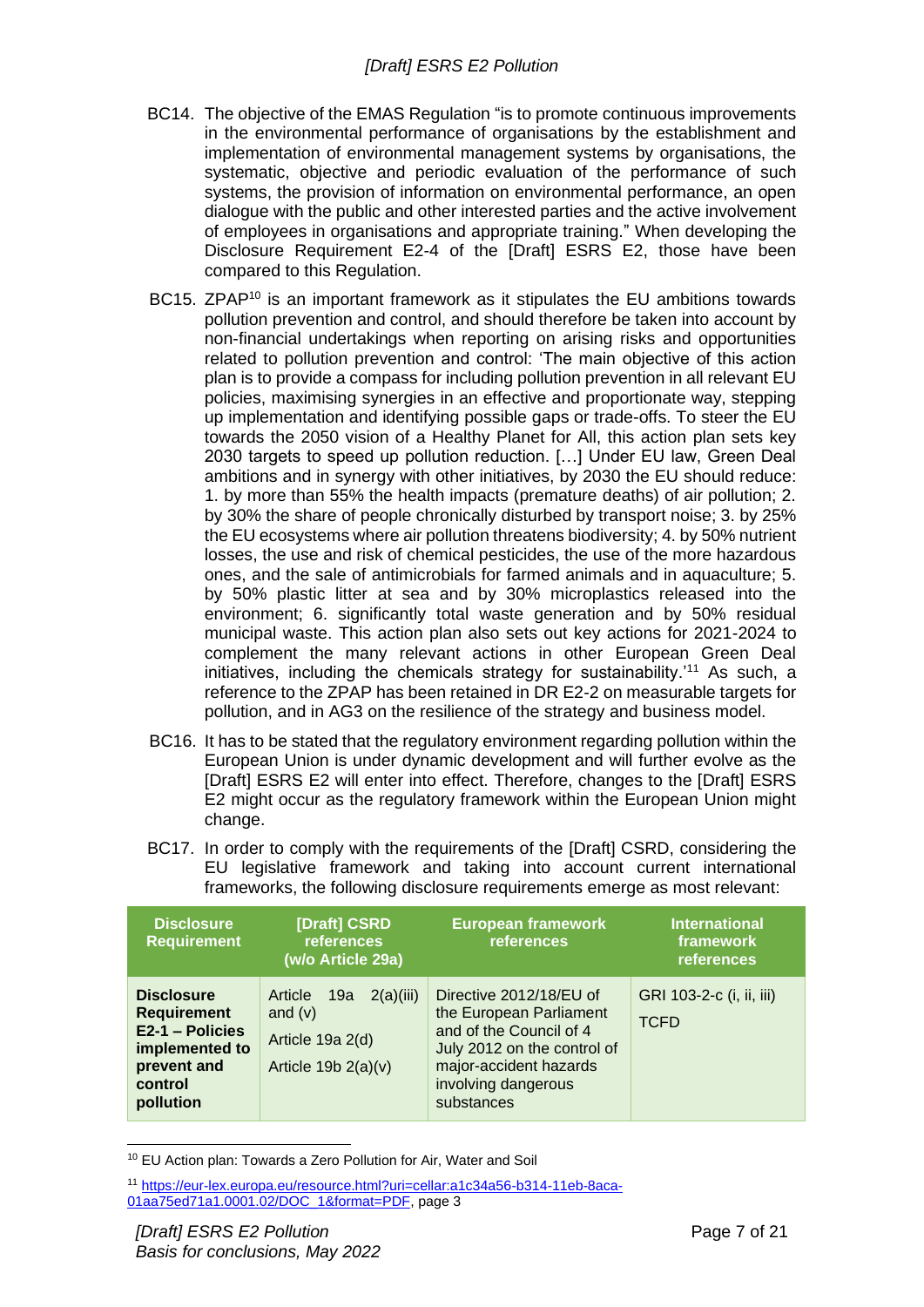| <b>Disclosure</b><br><b>Requirement</b>                                                                 | [Draft] CSRD<br>references<br>(w/o Article 29a)                                                         | <b>International</b><br><b>European framework</b><br>framework<br>references<br><b>references</b>                                                                                                                                                                                                                                                                                                                                                                                                                            |                                                                                                                                           |
|---------------------------------------------------------------------------------------------------------|---------------------------------------------------------------------------------------------------------|------------------------------------------------------------------------------------------------------------------------------------------------------------------------------------------------------------------------------------------------------------------------------------------------------------------------------------------------------------------------------------------------------------------------------------------------------------------------------------------------------------------------------|-------------------------------------------------------------------------------------------------------------------------------------------|
| <b>Disclosure</b><br><b>Requirement</b><br>$E2 - 2 -$<br><b>Measurable</b><br>targets for<br>pollution  | Article 19a $2(a)(v)$<br>Article 19a 2(b)<br>Article 19a 2(g)<br>Article 19a 3<br>Article 19b $2(a)(v)$ | Directive 2010/75/EU of<br>the European Parliament<br>and of the Council of 24<br>November 2010 on<br>industrial emissions<br>(integrated pollution<br>prevention and control)<br>Regulation (EU) 2020/852<br>of the European<br>Parliament and of the<br>Council of 18 June 2020<br>on the establishment of a<br>framework to facilitate<br>sustainable investment<br><b>EU Action Plan: "Towards</b><br>a Zero Pollution for Air,                                                                                          | GRI 103-2-c- iii<br><b>TCFD</b>                                                                                                           |
| <b>Disclosure</b><br><b>Requirement</b><br>$E2-3-$<br><b>Pollution</b><br>action plans<br>and resources | Article<br>19a<br>2(a)(iii)<br>and $(v)$<br>Article 19a 2(e)(iii)<br>Article 19b $2(a)(v)$              | Water and Soil" (ZPAP)<br>Directive 2010/75/EU of<br>the European Parliament<br>and of the Council of 24<br>November 2010 on<br>industrial emissions<br>(integrated pollution<br>prevention and control)<br>Regulation (EU) 2020/852<br>of the European<br>Parliament and of the<br>Council of 18 June 2020<br>on the establishment of a<br>framework to facilitate<br>sustainable investment, in<br>conjunction with the<br>Delegated Acts on<br><b>Technical Screening</b><br>Criteria for the<br>environmental objectives | GRI 103-2-c- v, vii                                                                                                                       |
| <b>Disclosure</b><br><b>Requirement</b><br>$E2 - 4 -$<br>Pollution of air,<br>water and soil            | Article 19a 2.and $2.(g)$<br>Article 19a 3<br>Article 19b $2(a)(v)$                                     | Directive 2010/75/EU of<br>the European Parliament<br>and of the Council of 24<br>November 2010 on<br>industrial emissions<br>(integrated pollution<br>prevention and control)<br>EU Regulation 166/2006<br>concerning the<br>establishment of a<br>European Pollutant<br><b>Release and Transfer</b><br><b>Register (E-PRTR)</b><br>Regulation)<br>Sustainable Finance<br><b>Disclosure Regulation</b><br>(SFDR) PAI indicators                                                                                             | GRI 305-6 & 305-7<br><b>WEF Metrics</b><br>Natural capital protocol<br><b>WHO</b><br>Global<br>Air<br>Quality<br>guidelines<br>(WHO AQGs) |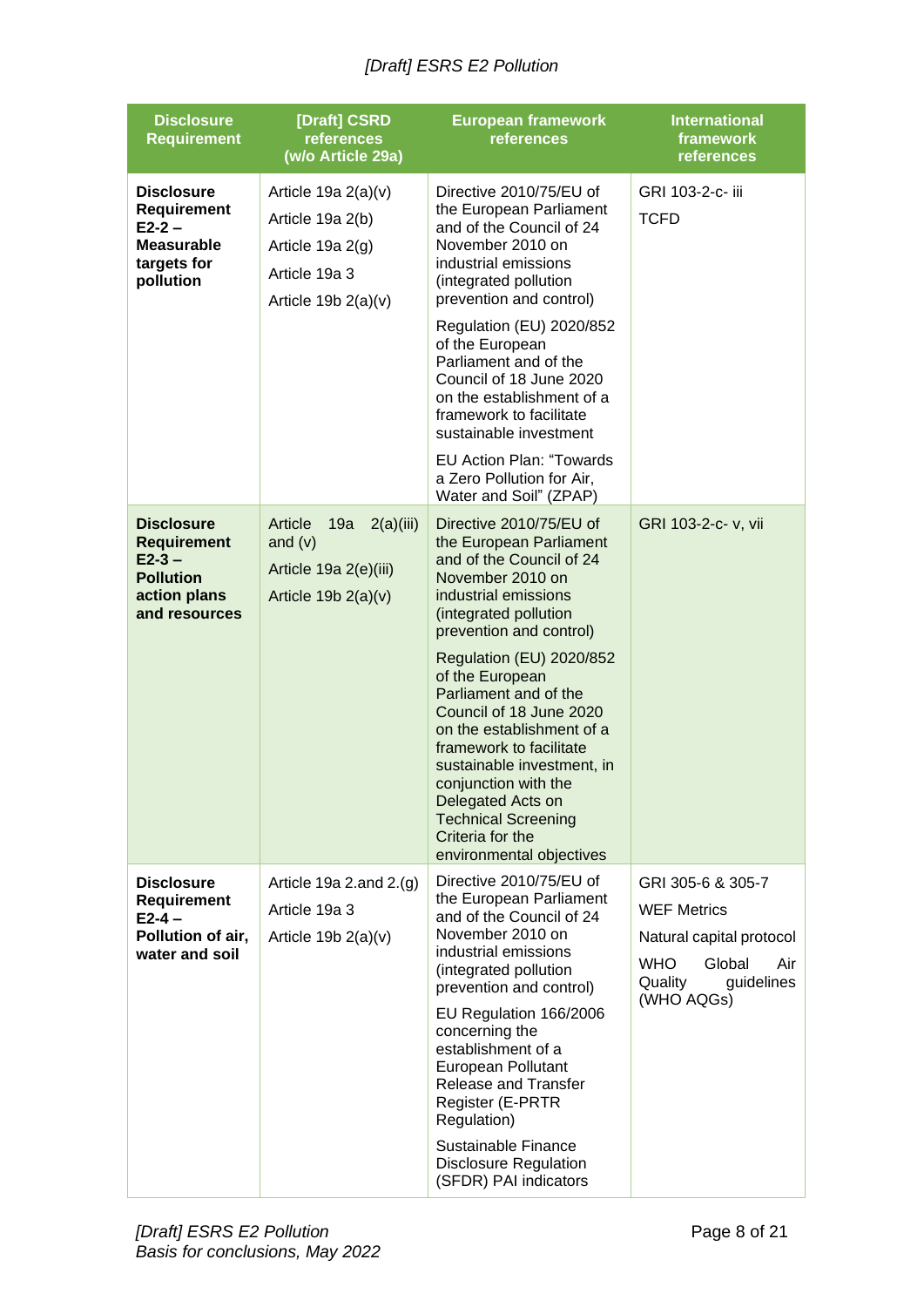| <b>Disclosure</b><br><b>Requirement</b>                                                                                                                                                       | [Draft] CSRD<br>references<br>(w/o Article 29a)                       | <b>European framework</b><br>references                                                                                                                                                                                                                                                                                                                                                                      | <b>International</b><br>framework<br>references |
|-----------------------------------------------------------------------------------------------------------------------------------------------------------------------------------------------|-----------------------------------------------------------------------|--------------------------------------------------------------------------------------------------------------------------------------------------------------------------------------------------------------------------------------------------------------------------------------------------------------------------------------------------------------------------------------------------------------|-------------------------------------------------|
|                                                                                                                                                                                               |                                                                       | Platform on Sustainable<br>Finance's report on the<br>four remaining<br>environmental objectives<br>from March 2022                                                                                                                                                                                                                                                                                          |                                                 |
| <b>Disclosure</b><br><b>Requirement</b><br>$E2 - 5 -$<br><b>Substances of</b><br>concern and<br>most harmful<br>substances                                                                    | Article 19a 2 and $2(g)$<br>Article 19a 3<br>Article 19b $2(a)(v)$    | <b>EU Action Plan:</b><br>"Towards a Zero<br>Pollution for Air, Water<br>and Soil" (ZPAP)<br><b>Platform on Sustainable</b><br>Finance's report on the<br>four remaining<br>environmental objectives<br>from March 2022                                                                                                                                                                                      |                                                 |
| <b>Taxonomy</b><br><b>Regulation for</b><br>pollution<br>prevention and<br>control<br>including<br>enabling<br>activities                                                                     | Article 19a 2 and $2(g)$<br>Article 19b $2(a)(v)$<br>Article 19b 3(c) | Regulation (EU)<br>2020/852 of the<br>European Parliament and<br>of the Council of 18 June<br>2020 on the<br>establishment of a<br>framework to facilitate<br>sustainable investment,<br>in conjunction with the<br><b>Commission Delegated</b><br>Regulation (EU)<br>2021/2178                                                                                                                              | --                                              |
| <b>Disclosure</b><br><b>Requirement</b><br>$E2-6-$<br><b>Pollution-</b><br>related<br>incidents and<br>deposit<br>impacts and<br>risks, and<br>financial<br>exposure to<br>the<br>undertaking | Article 19a 2 and $2(g)$<br>Article 19a 3<br>Article 19b $2(a)(v)$    | Directive 2012/18/EU of<br>the European Parliament<br>and of the Council of 4<br>July 2012 on the control<br>of major-accident<br>hazards involving<br>dangerous substances<br>European Reporting Lab<br>@ EFRAG, FINAL<br><b>REPORT PROPOSALS</b><br>FOR A RELEVANT AND<br><b>DYNAMIC EU</b><br><b>SUSTAINABILITY</b><br><b>REPORTING</b><br>STANDARD SETTING,<br>February 2021 on<br>"Connectivity" (p. 8) | $\overline{a}$                                  |
| <b>Disclosure</b><br><b>Requirement</b><br>$E2 - 7 -$<br><b>Potential</b><br>financial<br>effects from<br>pollution-<br>related IROs                                                          | Article 19a 2 and $2(g)$<br>Article 19a 3<br>Article 19b $2(a)(v)$    | European Reporting Lab<br>@ EFRAG, FINAL<br>REPORT PROPOSALS<br>FOR A RELEVANT AND<br><b>DYNAMIC EU</b><br><b>SUSTAINABILITY</b><br><b>REPORTING</b><br>STANDARD SETTING,<br>February 2021 on<br>"Connectivity" (p. 8)                                                                                                                                                                                       | $\sim$ $\sim$                                   |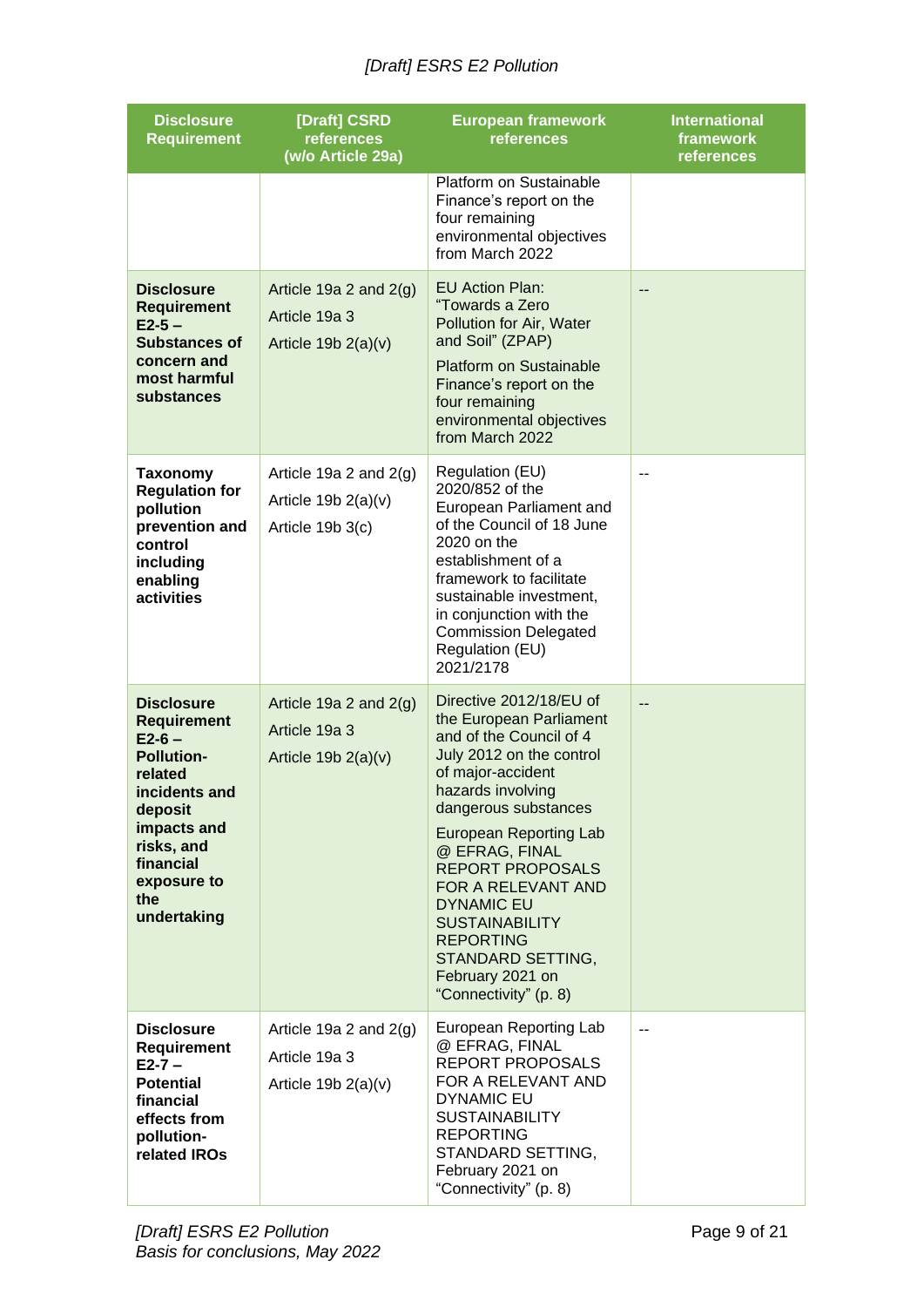# <span id="page-9-0"></span>**Structure of ESRS E2 Pollution**

- BC18. The European Commission's Platform on Sustainable Finance ("PSF") has defined criteria for prioritization of sectors that shall be addressed first through the EU Taxonomy for Pollution Prevention and Control. In an approach to seek alignment with the EU Taxonomy, [Draft] ESRS E2 gravitates towards that same structure, although the EU Taxonomy for Pollution Prevention and Control has not been approved yet. It is important to state that below figure from March 2022 rather describes the structure followed by ESRS E2, while the exact indicators to be reported vary.
- BC19. The "Indicators used to establish priority activities" for pollution of the PSF:<sup>12</sup>

| <b>Indicators</b>         |                                                                                                                                                                               |  |  |  |  |
|---------------------------|-------------------------------------------------------------------------------------------------------------------------------------------------------------------------------|--|--|--|--|
| <b>Pollution of air</b>   | SOx (sulphur oxides)                                                                                                                                                          |  |  |  |  |
|                           | NOx (nitrogen oxides)                                                                                                                                                         |  |  |  |  |
|                           | CO (carbon monoxide)                                                                                                                                                          |  |  |  |  |
|                           | PM (particulate matter)                                                                                                                                                       |  |  |  |  |
|                           | Heavy metals                                                                                                                                                                  |  |  |  |  |
|                           | POPs (persistent organic pollutants)                                                                                                                                          |  |  |  |  |
|                           | VOCs (volatile organic compounds)                                                                                                                                             |  |  |  |  |
|                           | ODS (ozone depleting substances)                                                                                                                                              |  |  |  |  |
|                           | NH3 (ammonia)                                                                                                                                                                 |  |  |  |  |
|                           | Other (hazardous) chemicals regulated by REACH and CLP and their<br>compounds (e.g. SVHC, chlorine, fluorine, bromine, lodine, asbestos,<br>cyanides, other CMRs, PBTs, EDCs) |  |  |  |  |
|                           | Other physical pollutants (heat, noise, light, radiation, odour)                                                                                                              |  |  |  |  |
| <b>Pollution of water</b> | Oxygen demanding pollutants and nutrients (blo-degradable organic<br>compounds in suspended, colloidal, or dissolved form)                                                    |  |  |  |  |
|                           | Synthetic organic compounds (pesticides, detergents, food additives,<br>pharmaceuticals, insecticides, paints, fibres, PCBs, solvents, PAHs, and<br>VOCs.)                    |  |  |  |  |
|                           | ΟII                                                                                                                                                                           |  |  |  |  |
|                           | Pathogens (viruses, bacteria)                                                                                                                                                 |  |  |  |  |
|                           | inorganic pollutants (heavy metals, mineral acids, inorganic salts, other<br>metals, complexes of metals with organic compounds, cyanides, sulphates,<br>etc.)                |  |  |  |  |
|                           | Microplastics and plastic particles                                                                                                                                           |  |  |  |  |
|                           | Other physical pollutants (heat, radiation, light, noise/vibration, suspended<br>solids and sediments)                                                                        |  |  |  |  |
| <b>Pollution of soil</b>  | Inorganic pollutants                                                                                                                                                          |  |  |  |  |
|                           | Organic compounds, including POPs, pesticides, pharmaceuticals and<br>antibiotics                                                                                             |  |  |  |  |
|                           | Nitrogen and phosphorous compounds                                                                                                                                            |  |  |  |  |
|                           | Other (physical) pollutants (vibrations, microplastics and plastic particles)                                                                                                 |  |  |  |  |

<sup>&</sup>lt;sup>12</sup> Platform on Sustainable Finance's report with recommendations on technical screening criteria for the four remaining environmental objectives of the EU taxonomy published on 30 March 2022, pages 104-105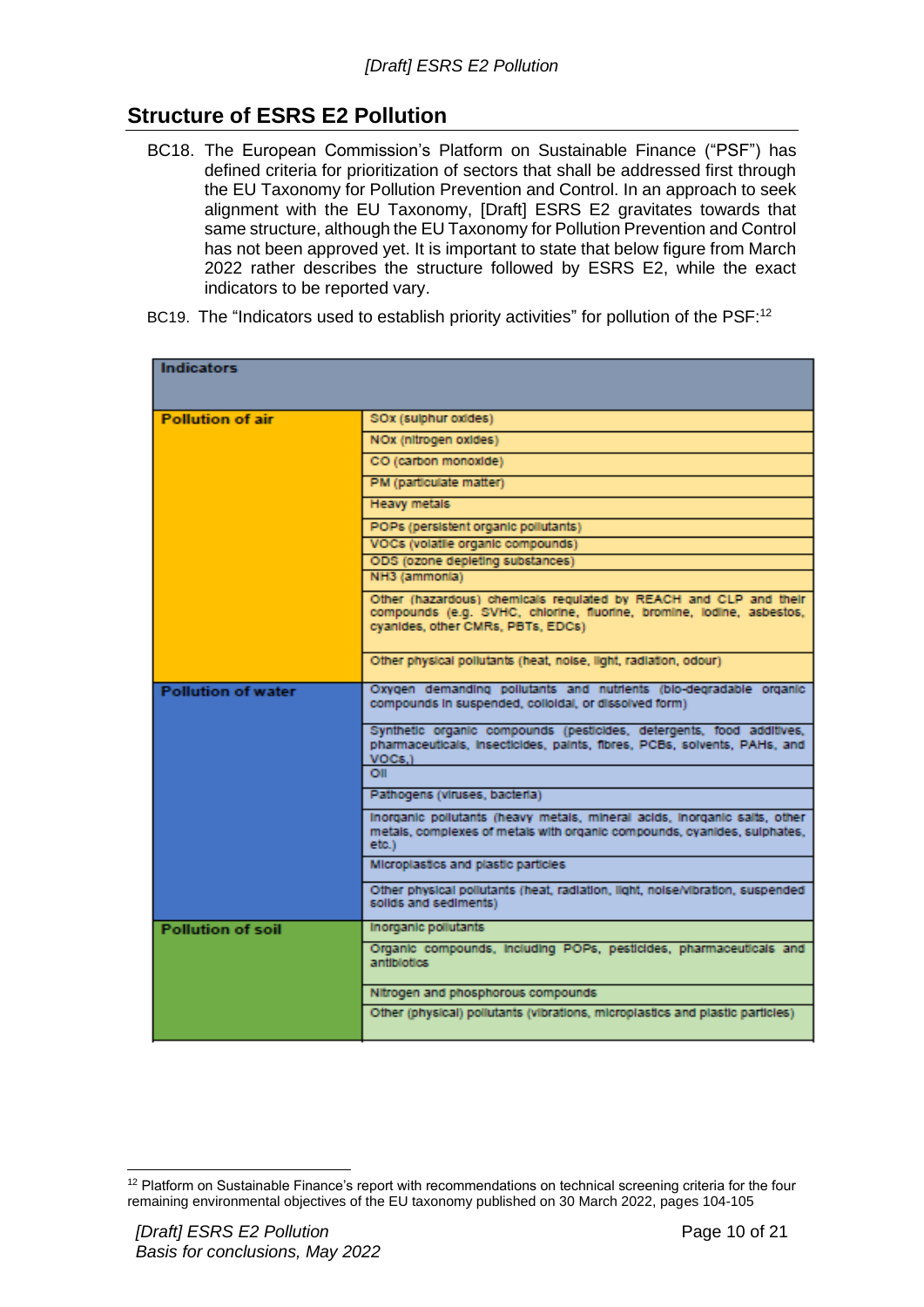BC20. In addition, the PSF's report with recommendations on technical screening criteria for the four remaining environmental objectives of the EU taxonomy published on 30 March 2022, stipulates the following possible Substantial Contribution criteria for Pollution Prevention and Control<sup>13</sup>:

"SC 1A: preventing or, where that is not practicable, reducing direct emissions of pollutants to air, water and land. Activities with high direct pollution emissions (in sectors such as agriculture, transport, manufacturing, etc.) can reduce the pressure they directly exert on the environment compared to the baseline.

SC 1B: designing out indirect pollution. Activities manufacturing products or providing services with high emissions over their life-cycle can reduce the overall pressure exerted on the environment by designing the product or service in such a way that reduces or eliminates these emissions. This includes: emission from the use phase (for instance, considering a car manufacturing activity tackling and minimizing the emissions of its cars during use phase);

emissions from the end-of-life phase (for instance, a battery manufacturer reducing potential environmental impacts of the end-of-life product or ensuring safe recovery) upstream emissions if relevant (an activity selecting materials or components that have lower emissions during the extraction or production phase).

SC 2: cleaning up pollution. Activities performing remediation may directly improve the state of the environment. For instance, the remediation of a former industrial site where land is polluted with chemicals or technologies cleaning litter pollution from the ocean.

SC 3: enabling any of the activities above. An activity, for instance, providing solutions to measure or abate pollutants' emissions (e.g. manufacturing of NOx filters)."

BC21. The PSF's types of substantial contribution to pollution prevention and control are designed as follows:



<sup>&</sup>lt;sup>13</sup> Platform on Sustainable Finance's report with recommendations on technical screening criteria for the four remaining environmental objectives of the EU taxonomy published on 30 March 2022, page 53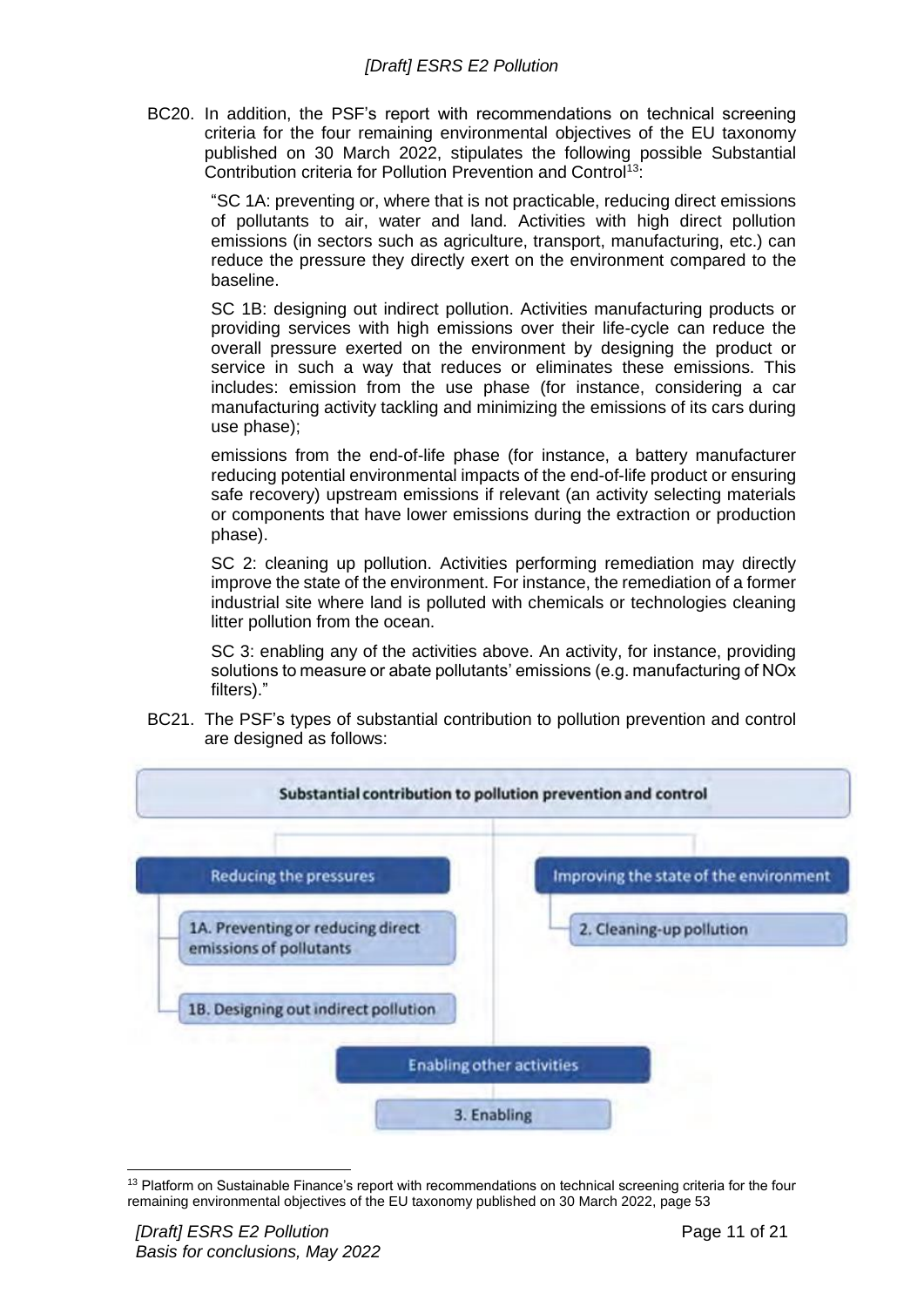- BC22. In alignment with the draft approach of the EU Taxonomy regarding Substantial Contribution to Pollution Prevention and Control, [Draft] ESRS E2 addresses both the reduction of pressures, i.e. pollution itself, as well as enabling activities for pollution prevention and controls (e.g. products and services). Cleaning-up pollution, where not considered a sector-specific activity, is also be included in the [Draft] ESRS E2.
- BC23. Additional aspects, substances of concern as well as enabling activities are also covered through [Draft] ESRS E2.
- BC24. This structure fits with the SFDR PAI Indicators as well as with the policy areas addressed by ZPAP, as displayed in the following table:

| <b>Proposed structure of the</b><br><b>ESRS E2</b> | <b>Matching SFDR PAI,</b><br><b>Indicators of Annex 1<sup>14</sup></b>                                                   | <b>Policy areas addressed</b><br>by the Zero Pollution<br><b>Action Plan (ZPAP)<sup>15</sup></b>                                                                                                                                                                                                                                                                                                         |
|----------------------------------------------------|--------------------------------------------------------------------------------------------------------------------------|----------------------------------------------------------------------------------------------------------------------------------------------------------------------------------------------------------------------------------------------------------------------------------------------------------------------------------------------------------------------------------------------------------|
| Pollution of air                                   | Emissions of inorganic<br>pollutants<br>Emissions of air pollutants<br><b>Emissions of ozone</b><br>depletion substances | Air: EU action to improve<br>air quality and reduce air<br>pollution.                                                                                                                                                                                                                                                                                                                                    |
| Pollution of water                                 | Emissions, effluents, and<br>other entries into water                                                                    | Water: EU action on water<br>issues, to protect water<br>resources.                                                                                                                                                                                                                                                                                                                                      |
| Pollution of soil                                  |                                                                                                                          | Soil and land: EU action for<br>the sustainable use of soil<br>and land.                                                                                                                                                                                                                                                                                                                                 |
| Substances of concern                              | Hazardous waste ratio                                                                                                    | Industrial emissions: EU<br>action to make industry<br>more sustainable and<br>reduce industrial emissions.<br><b>Chemicals: EU Chemical</b><br>Strategy to ensure<br>chemicals are safe, for<br>health and the environment.<br>Noise: EU action to reduce<br>environmental noise<br>pollution.<br>Plastics: EU action on<br>plastic production and<br>pollution to contribute to a<br>circular economy. |

<sup>14</sup> Source: [SFDR PAI, Indicators of Annex 1](https://ec.europa.eu/finance/docs/level-2-measures/C_2022_1931_1_EN_annexe_acte_autonome_part1_v6.pdf)

<sup>15</sup> EU Action Plan: 'Towards a Zero Pollution for Air, Water and Soil', https://ec.europa.eu/environment/strategy/zero-pollution-action-plan\_en#ecl-inpage-211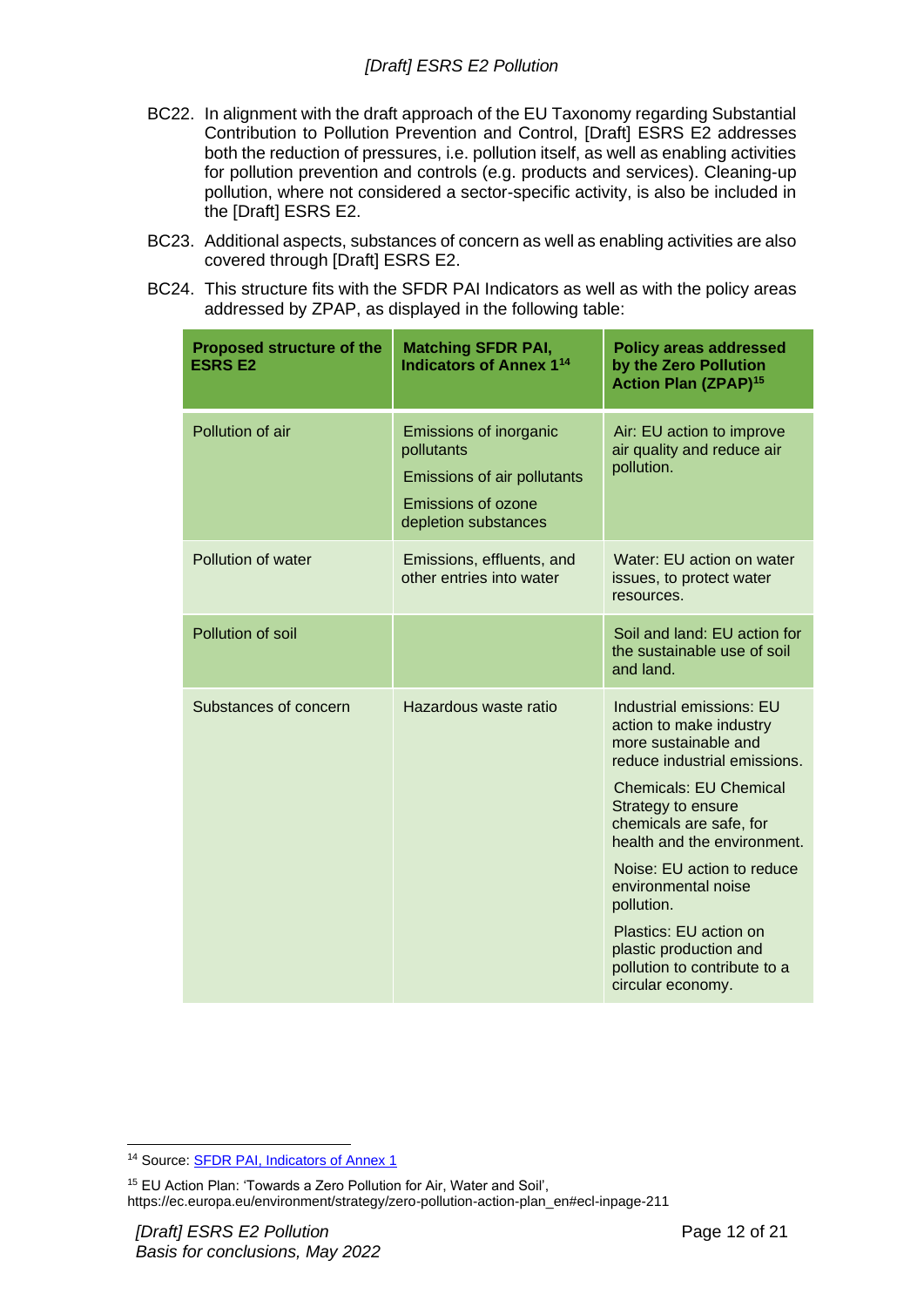# <span id="page-12-0"></span>**Disclosure Requirements**

BC25. The table in BC3 and the following paragraphs illustrates the sources and references used in the definition of the Disclosure Requirements of [Draft] ESRS E2.

#### <span id="page-12-1"></span>*General, Strategy, Governance and Materiality* **assessment**

- BC26. The topical [Draft] ESRS E2 does not include additional pollution-specific Disclosure Requirements. Instead, the provisions of the [Draft] ESRS E2 shall be read in conjunction with and reported alongside the Disclosure Requirements of [Draft] ESRS 2. However, the Pollution-related specific Application Guidance on:
	- (a) ESRS 2 Disclosure Requirement SBM 4, paragraph 47 (d) on the resilience of the strategy and business model, and
	- (b) ESRS 2 Disclosure Requirements IRO 1 and IRO 2 on materiality assessment, makes reference to the EU regulatory frameworks detailed under BC6.

#### <span id="page-12-2"></span>*Policies, targets, action plans and resources*

#### <span id="page-12-3"></span>*Disclosure Requirement E2-1 – Policies implemented to prevent and control pollution*

- BC27. While the description of the policies should follow the approach set out in the cross-cutting standard [Draft] ESRS 1, the specific pollution aspects were determined by referencing existing European frameworks, notably the Directive 2012/18/EU of the European Parliament and of the Council of 4 July 2012 on the control of major-accident hazards involving dangerous substances which stipulates that 'Member States shall require the operator to draw up a document in writing setting out the major-accident prevention policy (MAPP) and to ensure that it is properly implemented. The MAPP shall be designed to ensure a high level of protection of human health and the environment. It shall be proportionate to the major-accident hazards. It shall include the operator's overall aims and principles of action, the role and responsibility of management, as well as the commitment towards continuously improving the control of majoraccident hazards and ensuring a high level of protection.'
	- (a) The EU Zero Pollution Action Plan highlights the need for 'a better integrated overview of pollution for public and private actors to tackle connected pollution issues across space and time and address their interplay with other environmental, social and economic considerations as effectively as possible in their policy, investment and purchase decisions'.
	- (b) The Taxonomy proposal published on 3 August 2021, which stipulates possible Substantial Contribution aspects for Pollution Prevention and Control: these aspects have been selected to categorise objectives given in paragraph 21 (b) of [Draft] ESRS E2.
- BC28. The proposed Disclosure Requirements on Policies implemented to prevent and control pollution have taken these legislative texts or proposals into account in order to derive recommendations for Pollution.
- BC29. When elaborating the [Draft] ESRS E2, the GRI requirements were also considered, and in particular Disclosure 103-2 on 'the management approach and its components'.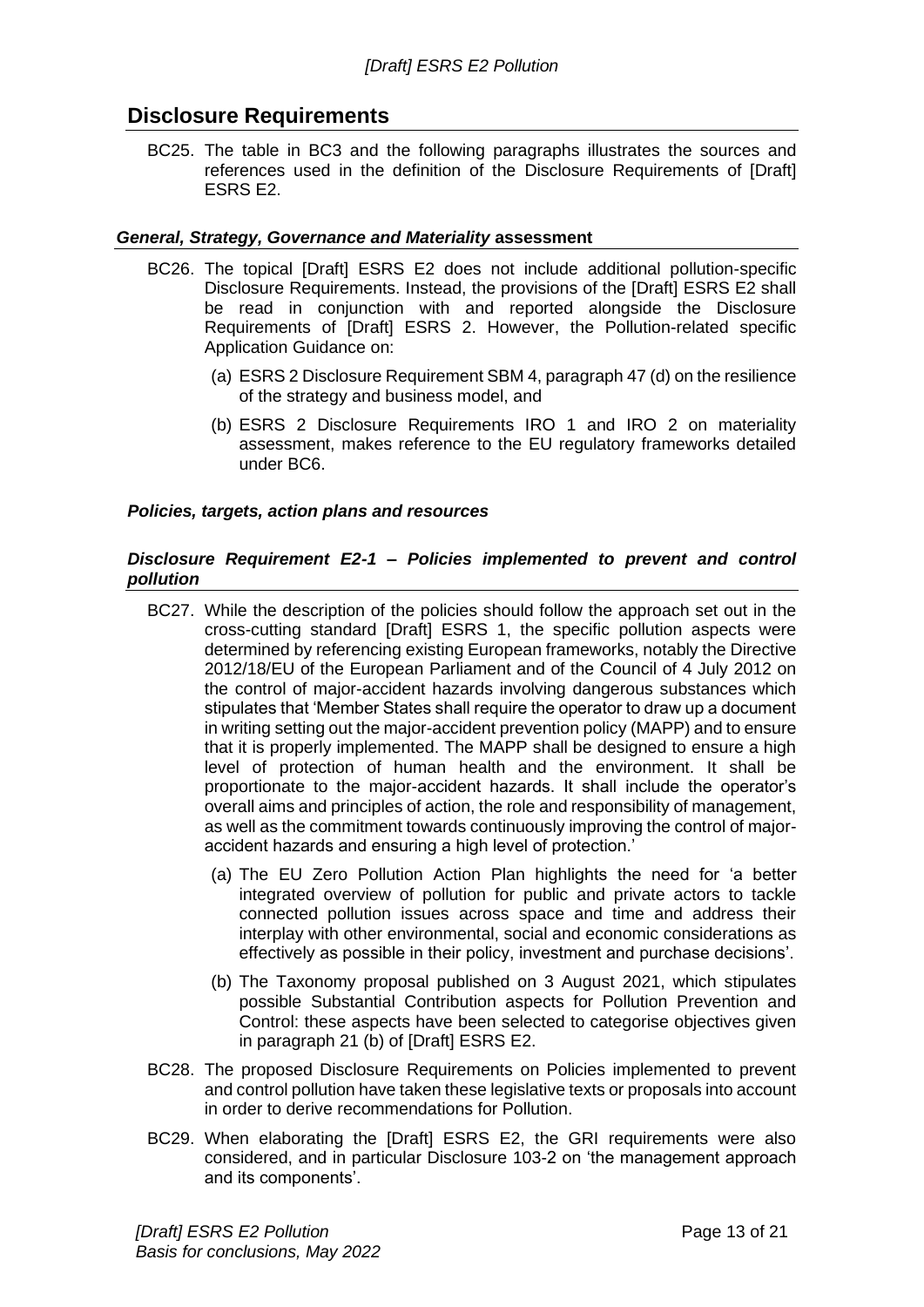BC30. In addition, the aspects on Policies for Pollution have been strongly aligned with the content of the other environmental [Draft] ESRS, all of them also adapting the key concepts from TCFD.

#### <span id="page-13-0"></span>*Disclosure Requirement E2-2 – Measurable targets for pollution*

- BC31. While the description of the targets should follow the approach set out in the cross-cutting standard [Draft] ESRS 1, the specific pollution aspects were determined by referencing existing European frameworks. Based on the feedback of the Expert Working Group, this included the IED and the Best Available Techniques (BAT) frameworks.
- BC32. In addition, the GRI requirements were considered, and in particular Disclosure 103-2 on "the management approach and its components", which includes the disclosure of "goals and targets" as part of the description of the management approach. When reporting on goals and targets, the GRI Disclosure 103-2-c-iii, states that the reporting organization should disclose 'whether goals and targets are mandatory (based on legislation) or voluntary. If they are mandatory, the organization should list the relevant legislation'<sup>16.</sup>
- BC33. A key source of mandatory goals and targets in the EU is the IED which prescribes, concerning the permit for certain installations, that 'the permit should also include emission limit values for polluting substances, or equivalent parameters or technical measures, appropriate requirements to protect the soil and groundwater and monitoring requirements.'
- BC34. Alignment with ZPAP was sought through the disclosure of how targets support the reduction and substitution of substances of concern.

#### <span id="page-13-1"></span>*Disclosure Requirement E2-3 – Pollution action plans and resources*

- BC35. While the disclosures in relation to action plans should follow the approach set out in the cross-cutting standard [Draft] ESRS 1, the specific pollution aspects were determined by referencing existing European frameworks.
- BC36. ZPAP suggests that providing "less polluting goods and services entails significant business opportunities, already mobilising EU companies towards innovative solutions" and calls for pollution to be prevented at the source, if prevention is not possible pollution should be minimised and where pollution occurred, it should be remediated.<sup>17</sup>
- BC37. [Draft] ESRS E2 has taken into consideration the headline level of ambition for the objectives Pollution Prevention and Control of the Platform on Sustainable Finance's report with recommendations on technical screening criteria for the four remaining environmental objectives of the EU Taxonomy published on 30 March 2022.
- BC38. This headline level of ambition is based on the following rationale (subsequent text copied from the PSF's report with recommendations on technical screening criteria for the four remaining environmental objectives of the EU taxonomy published on 30 March 2022<sup>18</sup>):

<sup>16</sup> GRI 103: Management Approach 2016, p.8-9

<sup>17</sup> EU Action Plan: 'Towards a Zero Pollution for Air, Water and Soil', [https://ec.europa.eu/environment/strategy/zero-pollution-action-plan\\_en#ecl-inpage-211,](https://ec.europa.eu/environment/strategy/zero-pollution-action-plan_en#ecl-inpage-211) p. 2+4

<sup>&</sup>lt;sup>18</sup> Source: Platform on Sustainable Finance's report with recommendations on technical screening criteria for the four remaining environmental objectives of the EU taxonomy published on 30 March 2022, p. 31-32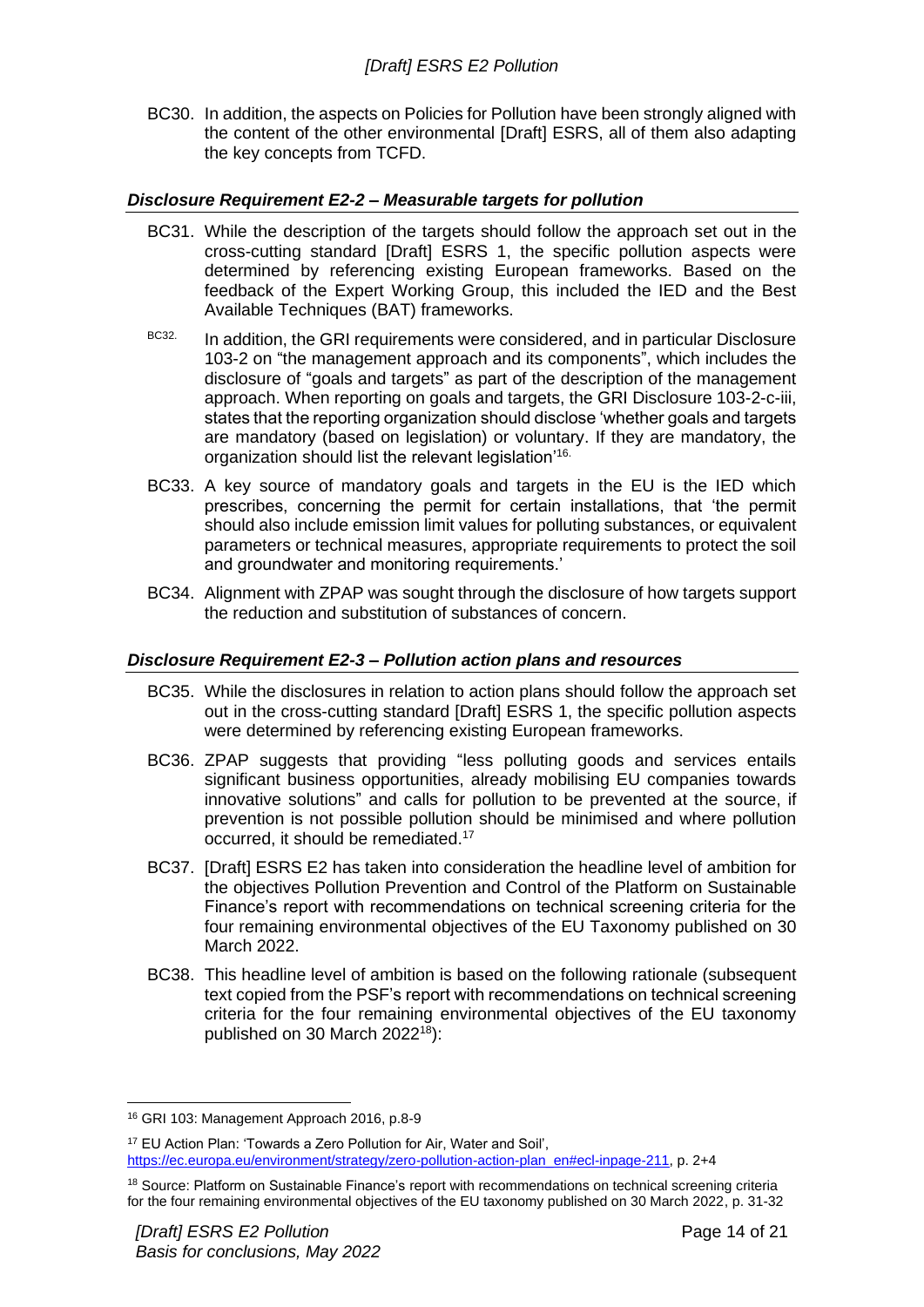- BC39. 'By 2030, pollution sources, sinks and pathways due to human activities have been fully identified and measures have been applied that prevent and eliminate pollution across air, water, soil, living organisms and food resources. By 2030, the production and use of substances, materials and products is safe and taxonomy-aligned […] Legacy pollution is safely remediated, and pollutants are destroyed or irreversibly transformed into safe materials. By 2030, pollution resulting from heat, noise, light, and vibration has been identified and reduced to prevent, or if prevention is not practicable, minimize any adverse impact on human health and the environment.'
- BC40. The Directive 2010/75/EU of the European Parliament and of the Council of 24 November 2010 on industrial emissions (integrated pollution prevention and control) underlines the importance of the "best available techniques (BAT)" concept to grant permits for installations, so that meeting BAT requirements is an important element of pollution related action plans and resources, in particular as BAT requirements can develop dynamically as stipulate in this directive: 'In order to take account of developments in best available techniques or other changes to an installation, permit conditions should be reconsidered regularly and, where necessary, updated, in particular where new or updated BAT conclusions are adopted.'
- BC41. Taken together these EU frameworks provide for a core set of topics around which to include disclosures within ESRS E2, and these have been used in drafting the proposed Disclosure Requirements.
- BC42. In addition, the GRI requirements were considered, including Disclosure 103-2 on 'the management approach and its components', which includes disclosure of the management approach includes responsibilities, resources, grievance mechanisms, and specific actions, such as processes, projects, programs and initiatives (refer to 103-2-c-v and 103-2-c-vii).

#### <span id="page-14-1"></span><span id="page-14-0"></span>*Performance measures*

#### *Disclosure Requirement E2-4 – Pollution of air, water and soil*

- BC43. The Disclosure Requirement is based on the structure and the content of the headline ambition level of the EU Taxonomy proposal for Pollution Prevention and Control, as well as on the art. 8 of the EU Taxonomy Regulation and aligned with the GRI standards 305-6 and 305-7 in the GRI Standard on Emissions.
- BC44. E-PRTR Regulation provides another basis for concluding on performance measures. The E-PRTR shall represent 'a cost-effective tool for encouraging improvements in environmental performance, for providing public access to information on releases of pollutants and off-site transfers of pollutants and waste, and for use in tracking trends, demonstrating progress in pollution reduction, monitoring compliance with certain international agreements, setting priorities and evaluating progress achieved through Community and national environmental policies and programmes. […] An integrated and coherent PRTR gives the public, industry, scientists, insurance companies, local authorities, non-governmental organisations and other decision-makers a solid database for comparisons and future decisions in environmental matters'19. The E-PRTR clearly defines Activities as well as Pollutants that are already today required to be disclosed under the E-PRTR Regulation.

<sup>19</sup> <https://eur-lex.europa.eu/legal-content/EN/TXT/PDF/?uri=CELEX:32006R0166&from=EN>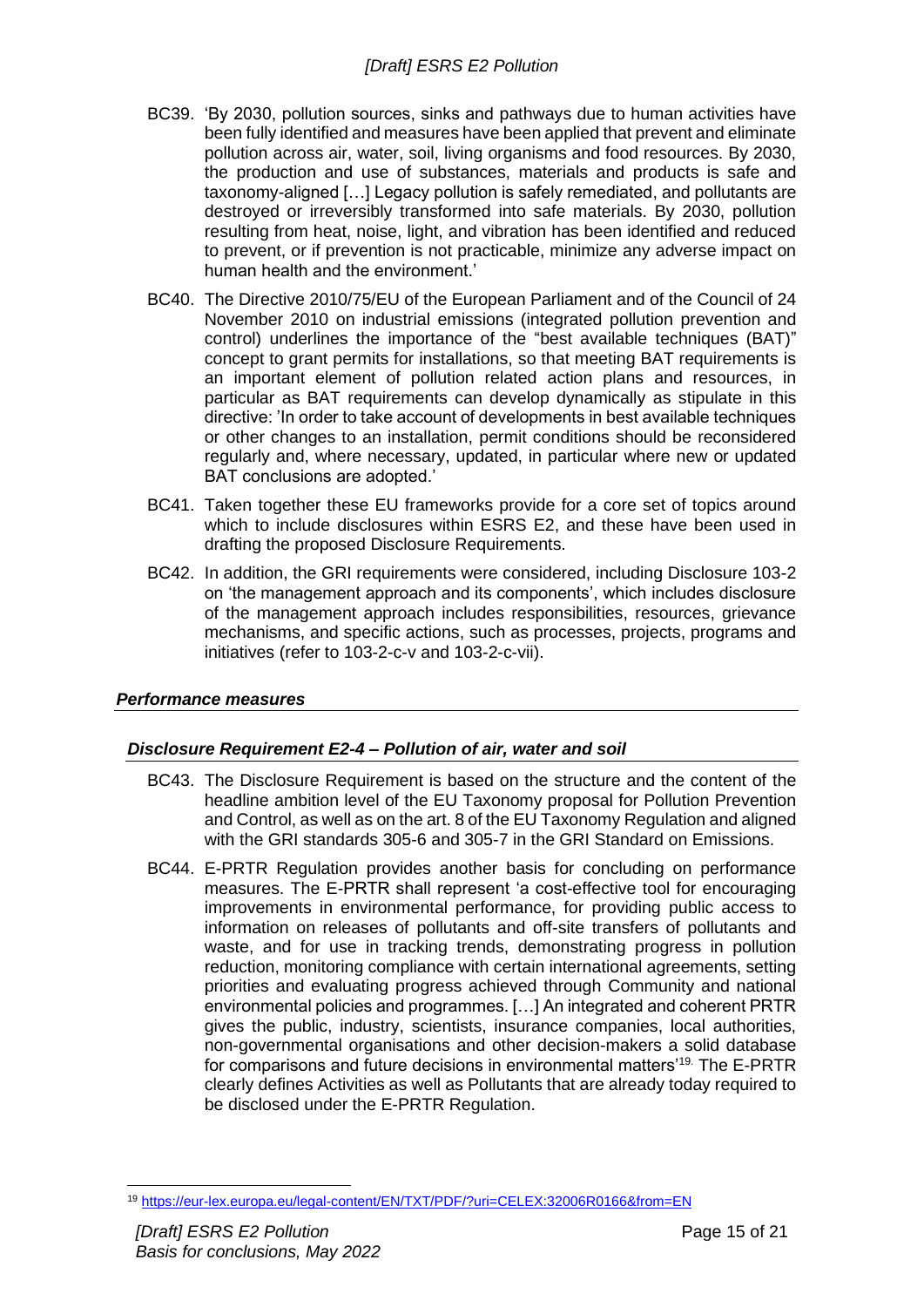- BC45. The SFDR PAI indicators provide a however limited number of "adverse sustainability indicators" regarding pollution, which have been taken into account for drafting this Disclosure Requirement.
- BC46. Forward-looking performance measures should be identical with the retrospective performance measures. This shall ensure traceability and comparability over time to measure progress not just compared to targets, but also compared to past performance.
- BC47. Defining meaningful data regarding pollution from the design of products, e.g., leading to pollution in the use phase, at the end-of-life phase, from upstream products, shall consider the 'Commission Recommendation (EU) 2021/2279 of 15 December 2021 on the use of the Environmental Footprint methods to measure and communicate the life cycle environmental performance of products and organisations<sup>20</sup> and will be aligned closely with the upcoming EU Taxonomy regulations for Pollution Prevention and Control.
- BC48. The [Draft] ESRS seeks to achieve as much as possible alignment or compatibility with other international initiatives. The following international initiatives have been considered:
	- (a) GRI does not provide a reporting standard on pollution; in preparing [Draft] ESRS E2 the emissions-related GRI standards 305-6 (Emissions of ozonedepleting substances (ODS)) and 305-7 (Nitrogen oxides (NOX), sulphur oxides (SOX), and other significant air emissions) have been considered.
	- (b) The proposed performance measures have been aligned with those of the Sustainability Accounting Standards Board  $(SASB)^{21}$ , based on the KPIs considered by the Project Taskforce dedicated cluster on the definition of sector-specific standards.
	- (c) The WEF metrics (World Economic Forum, 'Measuring Stakeholder Capitalism, Towards Common Metrics and Consistent Reporting of Sustainable Value Creation', White Paper, September 2020) have been considered, although they themselves – for Pollution – refer to the GRI standard 305-7 and the 'Natural Capital Protocol'.
	- (d) The WEF metrics add a relevant aspect to the reporting on Pollution: 'Companies have long understood that reporting simple output metrics (e.g. tonnes of air pollutants) is insufficient on its own, if the goal is to understand the actual impacts on the planet and society associated with these outputs. For example, the same volume of air pollution emissions will adversely affect the health of more people in a densely populated city than in a rural area. Simply reporting the pollution output would tell us relatively little about the true impacts of a business or the effectiveness of its efforts to reduce those impacts.<sup>'22</sup>

<sup>&</sup>lt;sup>20</sup> <https://eur-lex.europa.eu/legal-content/EN/TXT/PDF/?uri=CELEX:32013H0179&from=EN>

<sup>&</sup>lt;sup>21</sup> For example based on or referring to: Air emissions of the following pollutants: (1) CO, (2) NOx (excluding N2O), (3) SOx, (4) particulate matter (PM10), (5) manganese (MnO), (6) lead (Pb), (7) volatile organic compounds (VOCs), and (8) polycyclic aromatic hydrocarbons (PAHs); (1) Number and (2) aggregate volume of spills and releases to the environment; (1) Number of underground storage tanks (USTs), (2) number of UST releases requiring cleanup, and (3) percentage in states with UST financial assurance funds; Revenue from products that contain REACH substances of very high concern (SVHC); Revenue from products that contain substances on the California DTSC Candidate Chemicals List

<sup>&</sup>lt;sup>22</sup> World Economic Forum, "Measuring Stakeholder Capitalism, Towards Common Metrics and Consistent Reporting of Sustainable Value Creation", White Paper, September 2020, p. 26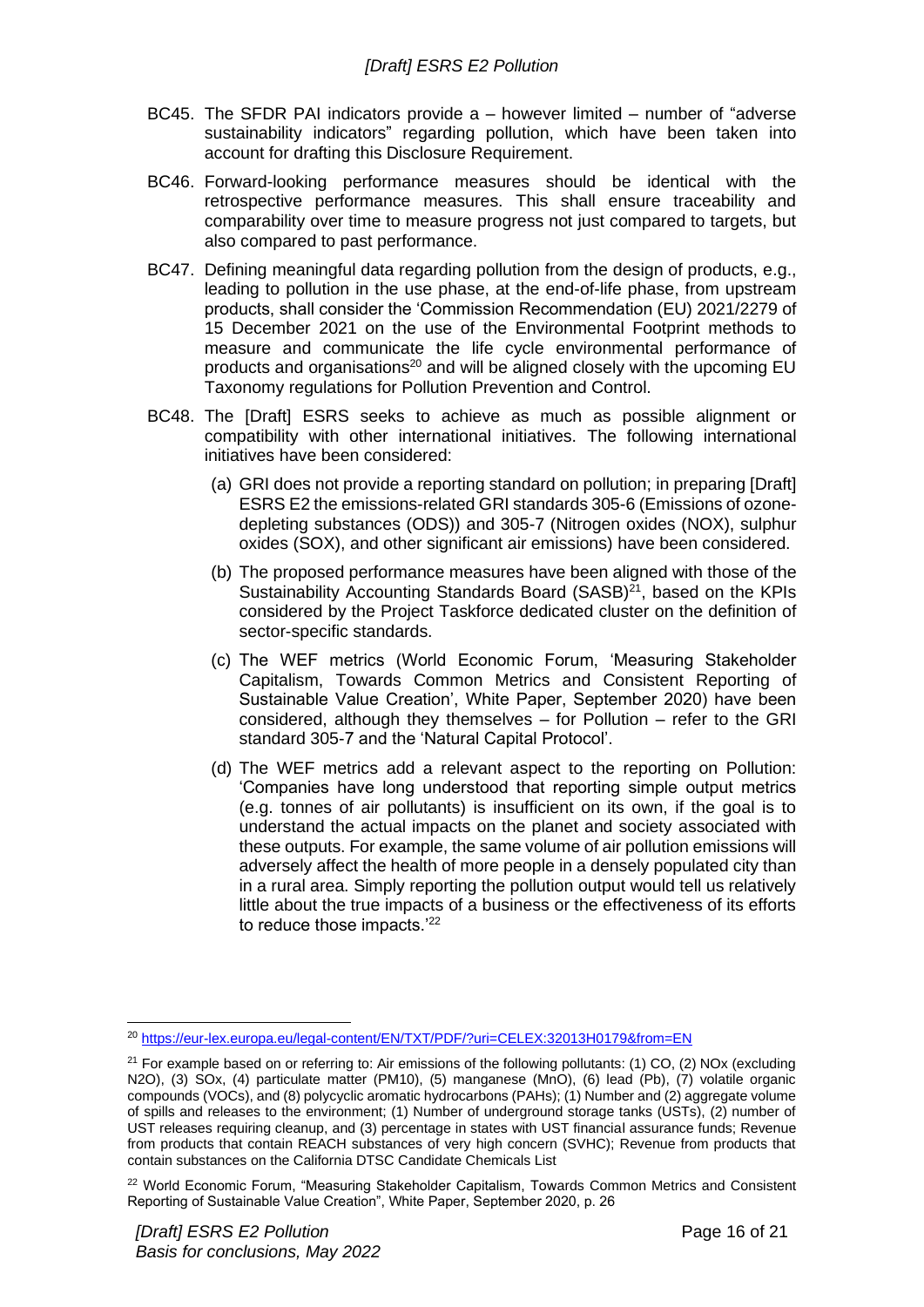- BC49. In this context, the WHO Global Air Quality Guidelines 2021 (WHO AQGs)<sup>23</sup> stated:
	- (a) 'identify the levels of air quality necessary to protect public health worldwide';
	- (b) 'provide recommendations on air quality guidelines levels (and interim targets) for fine particle matter (" $PM<sub>2.5</sub>$ "), inhalable particulate matter ("PM $_{10}$ "), Ozone(O<sub>3</sub>), nitrogen dioxide ("NO<sub>2</sub>"), Sulphur dioxide ("SO<sub>2</sub>") and carbon monoxide ("CO"), and qualitative good practice statements for certain types of particulate matter'; and
	- (c) 'Guideline levels can be used as an evidence-informed reference to help decision-makers in setting legally binding standards and goals for air quality management'.
- BC50. The EU Commission has undertaken steps to align more closely the EU's air quality standards with the WHO AQGs. As such, the WHO AQG indicators are a key reference in devising the ESRS indicators for pollution of air. The EU Zero Pollution Action Plan notes that "in 2022 the Commission will propose that the EU's air quality standards be aligned more closely with the upcoming WHO recommendations".
- BC51. Thus, Pollution should not be reported on only in absolute or intensity terms but should also be reported on through contextual information. For this purpose, the [Draft] ESRS E2 makes reference to air quality indices, the degree of urbanization on where pollution occurs, and the amount of pollution of water and soil occurring in areas of high-water stress. Considering that some of these definitions do not exist consistently on a global scale, further work will be required to define the practical feasibility of such contextual reporting including further efforts for global harmonisation of definitions.

<sup>23</sup>[https://ec.europa.eu/environment/air/quality/documents/20210923%20-%20AAQ%20Revision%20-](https://ec.europa.eu/environment/air/quality/documents/20210923%20-%20AAQ%20Revision%20-%20Stakeholder%20Meeting%20-%20WHO%20AQ%20Guidelines.pdf) [%20Stakeholder%20Meeting%20-%20WHO%20AQ%20Guidelines.pdf](https://ec.europa.eu/environment/air/quality/documents/20210923%20-%20AAQ%20Revision%20-%20Stakeholder%20Meeting%20-%20WHO%20AQ%20Guidelines.pdf)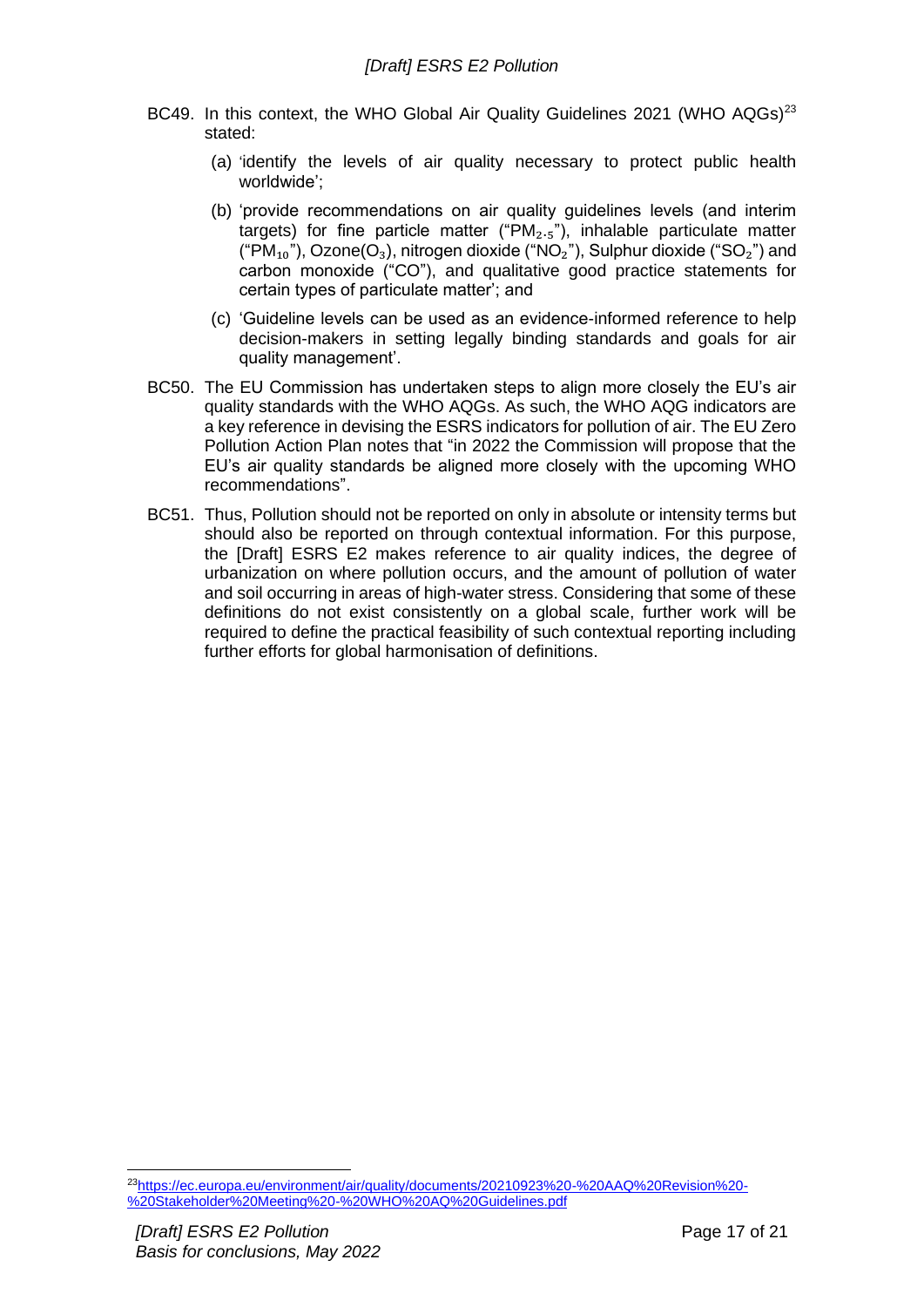BC52. The table presents the list of pollutants of air included in the different frameworks considered:

| <b>ESRS</b>                                                                                                                                                                                                                                | <b>GRI (305)</b>                    | <b>SASB (C7</b>                                                                                                           | <b>WEF Metrics</b>        | <b>OEF/EMAS</b>  |
|--------------------------------------------------------------------------------------------------------------------------------------------------------------------------------------------------------------------------------------------|-------------------------------------|---------------------------------------------------------------------------------------------------------------------------|---------------------------|------------------|
| proposal                                                                                                                                                                                                                                   |                                     | database)                                                                                                                 |                           |                  |
|                                                                                                                                                                                                                                            |                                     | <b>Pollution of air</b>                                                                                                   |                           |                  |
| <b>SOx (sulphur</b><br>oxides)                                                                                                                                                                                                             | X                                   | X                                                                                                                         | $\mathsf{X}$              | $\overline{X}$   |
| <b>NOx (nitrogen</b><br>oxides)                                                                                                                                                                                                            | $\boldsymbol{\mathsf{X}}$           | X                                                                                                                         | $\boldsymbol{\mathsf{X}}$ | X                |
| <b>CO</b> (carbon<br>monoxide)                                                                                                                                                                                                             |                                     | $\mathsf X$                                                                                                               |                           | $\mathsf{X}$     |
| <b>PM</b> (particulate<br>matter)                                                                                                                                                                                                          | $\boldsymbol{\mathsf{X}}$           | $\times$                                                                                                                  | $\mathsf X$               | $\boldsymbol{X}$ |
| <b>Heavy metals</b>                                                                                                                                                                                                                        |                                     | X (mercury (Hf),<br>manganese<br>$(MnO)$ , lead $(Pb)$ )                                                                  |                           |                  |
| <b>POPs (persistent</b><br>organic<br>pollutants)                                                                                                                                                                                          | $\boldsymbol{\mathsf{X}}$           |                                                                                                                           | $\boldsymbol{\mathsf{X}}$ |                  |
| <b>VOCs (volatile</b><br>organic<br>compounds)                                                                                                                                                                                             | X                                   | $\sf X$                                                                                                                   | $\sf X$                   |                  |
| <b>ODS</b> (ozone<br>depleting<br>substances)                                                                                                                                                                                              | X (production,<br>imports, exports) |                                                                                                                           |                           |                  |
| <b>Other</b><br>(hazardous)<br>chemicals<br>regulated by<br><b>REACH and CLP</b><br>and their<br>compounds (e.g.<br><b>SVHC, chlorine,</b><br>fluorine,<br>bromine, iodine,<br>asbestos,<br>cyanides, other<br><b>CMRs, PBTs,</b><br>EDCs) | $\times$                            | X (polycyclic<br>aromatic<br>hydrocarbons<br>(PAHs),<br>hazardous air<br>pollutants (HAPs),<br>hydrogen sulfide<br>(H2S)) | $\sf X$                   |                  |

BC53. The table presents the list of pollutants of water included in the different frameworks considered:

| <b>ESRS</b><br>proposal                                                                                                                                    | <b>GRI (305)</b> | <b>SASB (C7</b><br>database) | <b>WEF Metrics</b> | <b>OEF/EMAS</b>                                                              |
|------------------------------------------------------------------------------------------------------------------------------------------------------------|------------------|------------------------------|--------------------|------------------------------------------------------------------------------|
|                                                                                                                                                            |                  | <b>Pollution of water</b>    |                    |                                                                              |
| <b>Oxygen</b><br>demanding<br>pollutants and<br>nutrients (bio-<br>degradable<br>organic<br>compounds in<br>suspended,<br>colloidal, or<br>dissolved form) |                  |                              |                    | X (biochemical<br>oxygen demand<br>(BOD), chemical<br>oxygen demand<br>(COD) |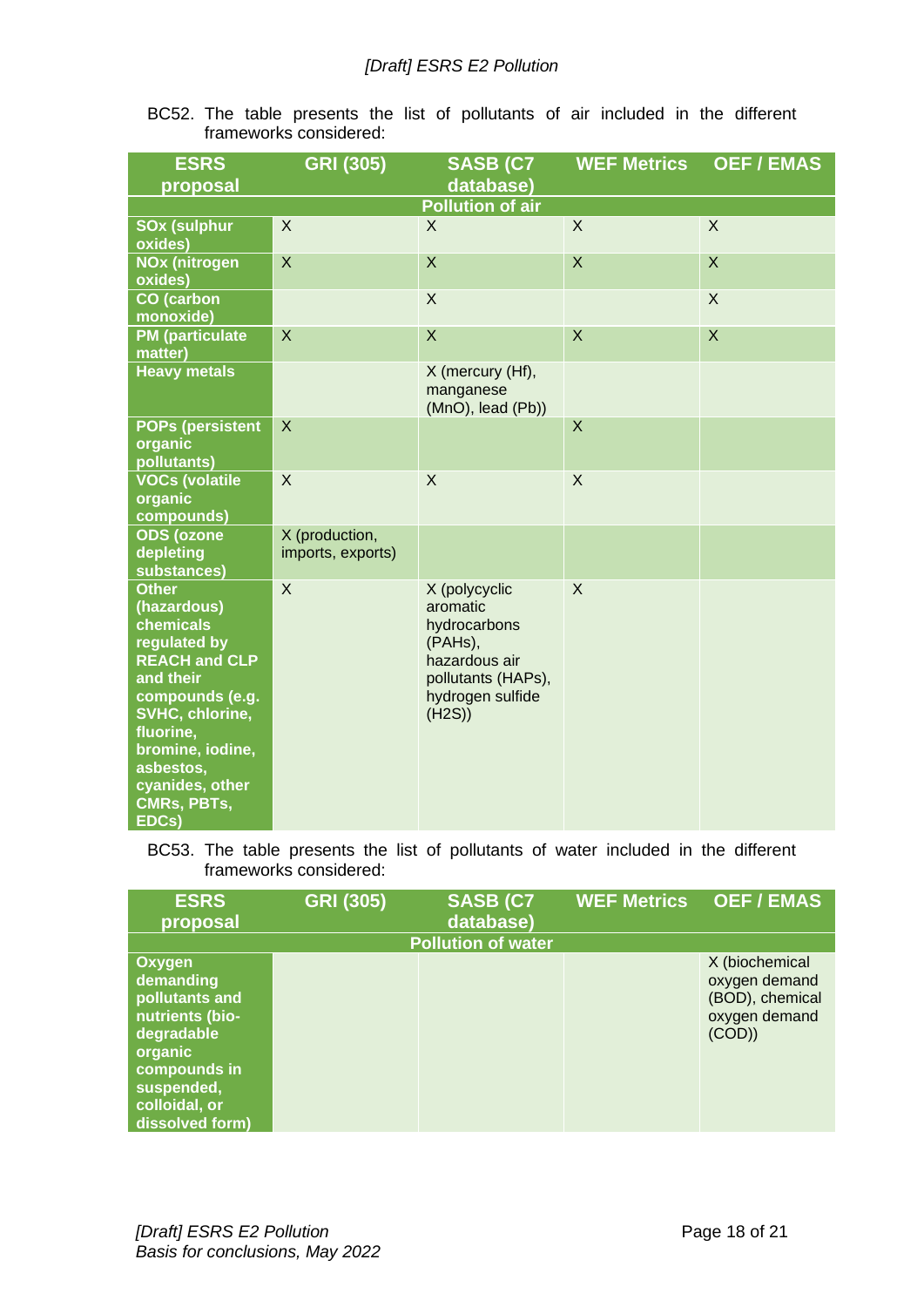BC54. The table presents the list of pollutants of soil included in the different frameworks considered:

| <b>ESRS</b><br>proposal                  | <b>GRI (305)</b> | <b>SASB (C7</b><br>database) | <b>WEF Metrics</b>                                            | <b>OEF/EMAS</b>                                               |
|------------------------------------------|------------------|------------------------------|---------------------------------------------------------------|---------------------------------------------------------------|
|                                          |                  | <b>Pollution of soil</b>     |                                                               |                                                               |
| Nitrogen and<br>phosphorous<br>compounds |                  |                              | X (Phosphrous<br>total (Tot-P,<br>Nitrogen total<br>$Tot-N()$ | X (Phosphrous<br>total (Tot-P,<br>Nitrogen total<br>$Tot-N()$ |

#### <span id="page-18-0"></span>*Disclosure Requirement E2-5 – Substances of concern and most harmful substances*

- BC55. Substances of concern have intrinsic hazardous properties and are covered in the EU Chemical Strategy for Sustainability (now within the framework of ZPAP). Most harmful substances are a sub-group of Substances of Concern with the most serious negative effects to the environment, health and wildlife. Both require substantive actions focused on reduction in general and phasing out from products'<sup>24</sup> and reflect the most dangerous and most urgent series of pollutants to be addressed when considering action.
- BC56. Besides, the [Draft] EU Taxonomy Regulation on Pollution Prevention and Control, 'singles out two specific elements: substances of concern and most harmful substances.
- BC57. Pending final definition of substances and of timelines, disclosure requirements for performance measurement were developed inspired by the EU Taxonomy Regulation Article 8 Disclosure Requirements indicators for non-financial undertakings in order to address possible risks that might be related with changing regulation.
- BC58. The PFS's report with recommendations on technical screening criteria has been used to identify the substances of concern.

#### <span id="page-18-1"></span>*Disclosure Requirement E2-6 – Pollution-related incidents and deposit impacts and risks, and financial exposure to the undertaking*

- BC59. In combination of these regulatory requirements, Disclosure Requirement E2-6 has been developed to provide transparency from a double-materiality perspective.
- BC60. The Directive 2012/18/EU of the European Parliament and of the Council of 4 July 2012 on the control of major-accident hazards involving dangerous substances requests that 'Member States shall ensure that, as soon as practicable following a major accident, the operator shall be required, using the most appropriate means to:
	- (a) inform the competent authority;
	- (b) provide the competent authority with the following information as soon as it becomes available:
		- i. the circumstances of the accident;
		- ii. the dangerous substances involved;

<sup>&</sup>lt;sup>24</sup> Source: Platform on Sustainable Finance's report with recommendations on technical screening criteria for the four remaining environmental objectives of the EU taxonomy published on 30 March 2022, p. 33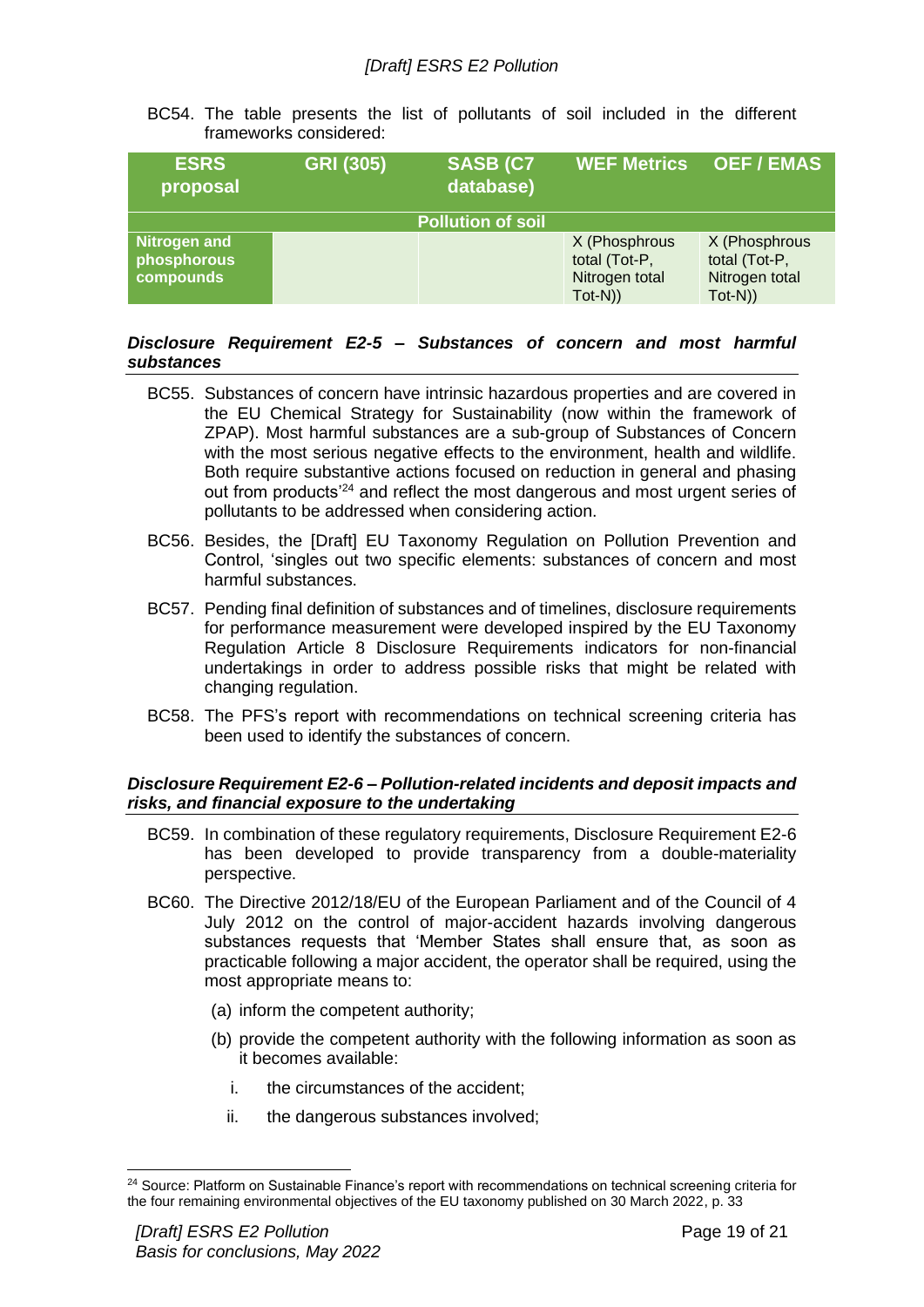- iii. the data available for assessing the effects of the accident on human health, the environment and property;
- iv. the emergency measures taken;
- (c) inform the competent authority of the steps envisaged to:
	- i. mitigate the medium-term and long-term effects of the accident;
	- ii. prevent any recurrence of such an accident;
- (d) update the information provided if further investigation reveals additional facts which alter that information or the conclusions drawn.'.

#### <span id="page-19-0"></span>*Disclosure Requirement E2-7 – Financial effects from pollution-related impacts, risks and opportunities*

- BC61. The [Draft] CSRD proposal (article 19 a 1) requires setting disclosure requirements in ESRS that allow to report information necessary to understand how sustainability matters affect the undertaking's development, performance and position. This requirement is reflected in the objective of this [Draft] Standard, in particular in the need to set requirements for undertakings to report about the effects of risks and opportunities on the undertaking's development, performance and position over the short-, medium- and long-term and therefore on its ability to create enterprise value (financial effects).
- BC62. This disclosure implements this requirement.